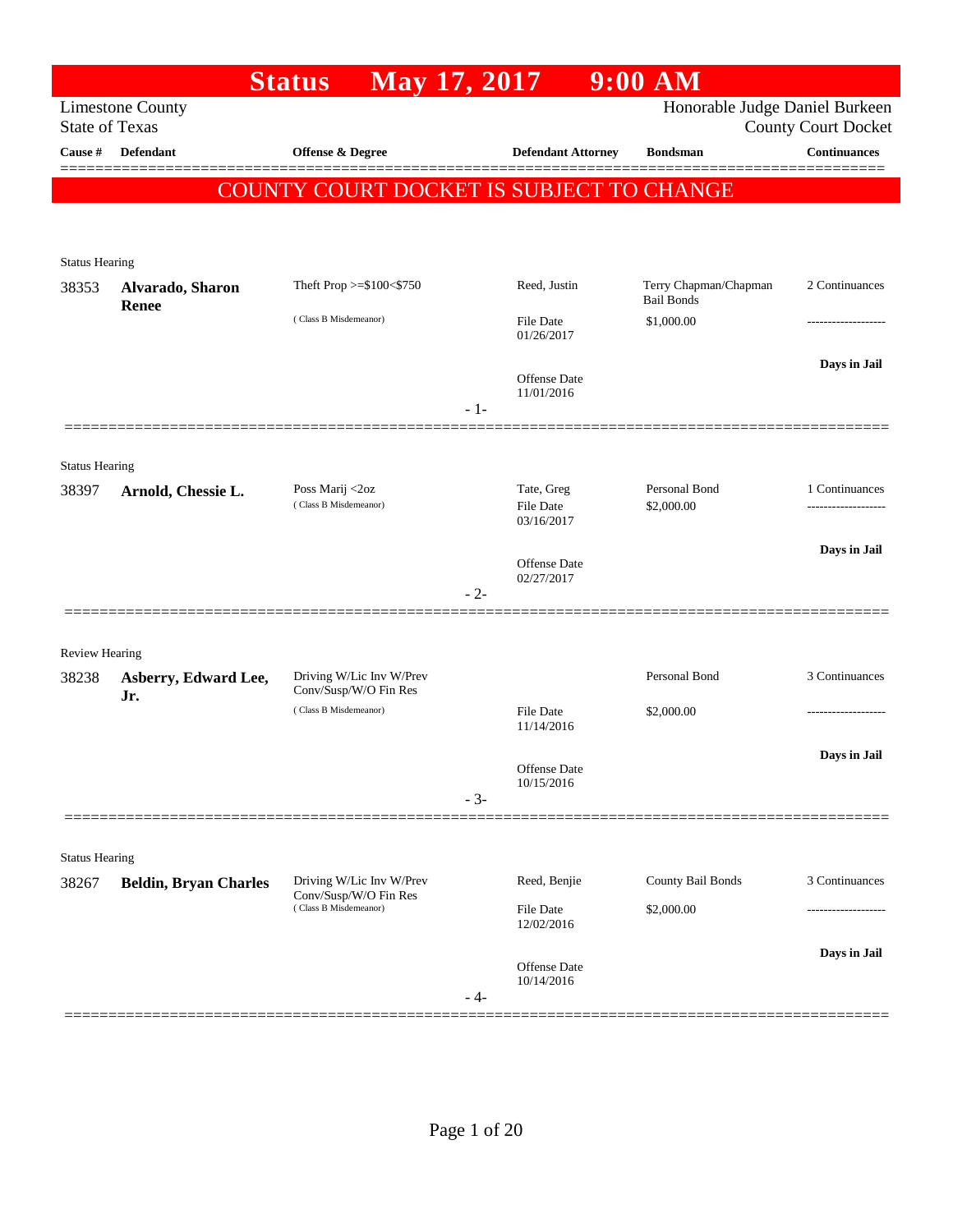|                       |                                   | <b>Status</b>                                                              | May 17, 2017 |                                   | 9:00 AM                         |                                                              |
|-----------------------|-----------------------------------|----------------------------------------------------------------------------|--------------|-----------------------------------|---------------------------------|--------------------------------------------------------------|
| <b>State of Texas</b> | <b>Limestone County</b>           |                                                                            |              |                                   |                                 | Honorable Judge Daniel Burkeen<br><b>County Court Docket</b> |
| Cause $\#$            | <b>Defendant</b>                  | Offense & Degree                                                           |              | <b>Defendant Attorney</b>         | <b>Bondsman</b>                 | <b>Continuances</b>                                          |
|                       |                                   | <b>COUNTY COURT DOCKET IS SUBJECT TO CHANGE</b>                            |              |                                   |                                 |                                                              |
| <b>Status Hearing</b> |                                   |                                                                            |              |                                   |                                 |                                                              |
| 38386                 | <b>Bibles, Justin Wayne</b>       | Driving W/Lic Inv W/Prev<br>Conv/Susp/W/O Fin Res<br>(Class B Misdemeanor) |              | <b>File Date</b><br>02/23/2017    | County Bail Bonds<br>\$2,000.00 | 1 Continuances                                               |
|                       |                                   |                                                                            | $-5-$        | Offense Date<br>01/13/2017        |                                 | Days in Jail                                                 |
| <b>Status Hearing</b> |                                   |                                                                            |              |                                   |                                 |                                                              |
| 38387                 | <b>Bibles, Justin Wayne</b>       | Poss Marij <2oz<br>(Class B Misdemeanor)                                   |              | <b>File Date</b><br>02/23/2017    | County Bail Bonds<br>\$2,000.00 | 1 Continuances<br>.                                          |
|                       |                                   |                                                                            | $-6-$        | <b>Offense</b> Date<br>01/13/2017 |                                 | Days in Jail                                                 |
| Review Hearing        |                                   |                                                                            |              |                                   |                                 |                                                              |
| 38318                 | Calame, Eric Van                  | False Drug Test Falsification Device<br>(Class B Misdemeanor)              |              | <b>File Date</b><br>01/17/2017    | County Bail Bonds<br>\$2,000.00 | 3 Continuances<br>-------------------                        |
|                       |                                   |                                                                            | $-7-$        | Offense Date<br>11/23/2016        |                                 | Days in Jail                                                 |
| <b>Status Hearing</b> |                                   |                                                                            |              |                                   |                                 |                                                              |
| 38368                 | Campbell, Tenisha<br>Itavia Janta | Assault Causes Bodily Injury Family<br>Member<br>(Class A Misdemeanor)     |              | Reed, Benjie                      | Reed, Benjie                    | 1 Continuances                                               |
|                       |                                   |                                                                            |              | File Date<br>02/17/2017           | \$2,500.00                      | Days in Jail                                                 |
|                       |                                   |                                                                            | $-8-$        | Offense Date<br>01/21/2017        |                                 |                                                              |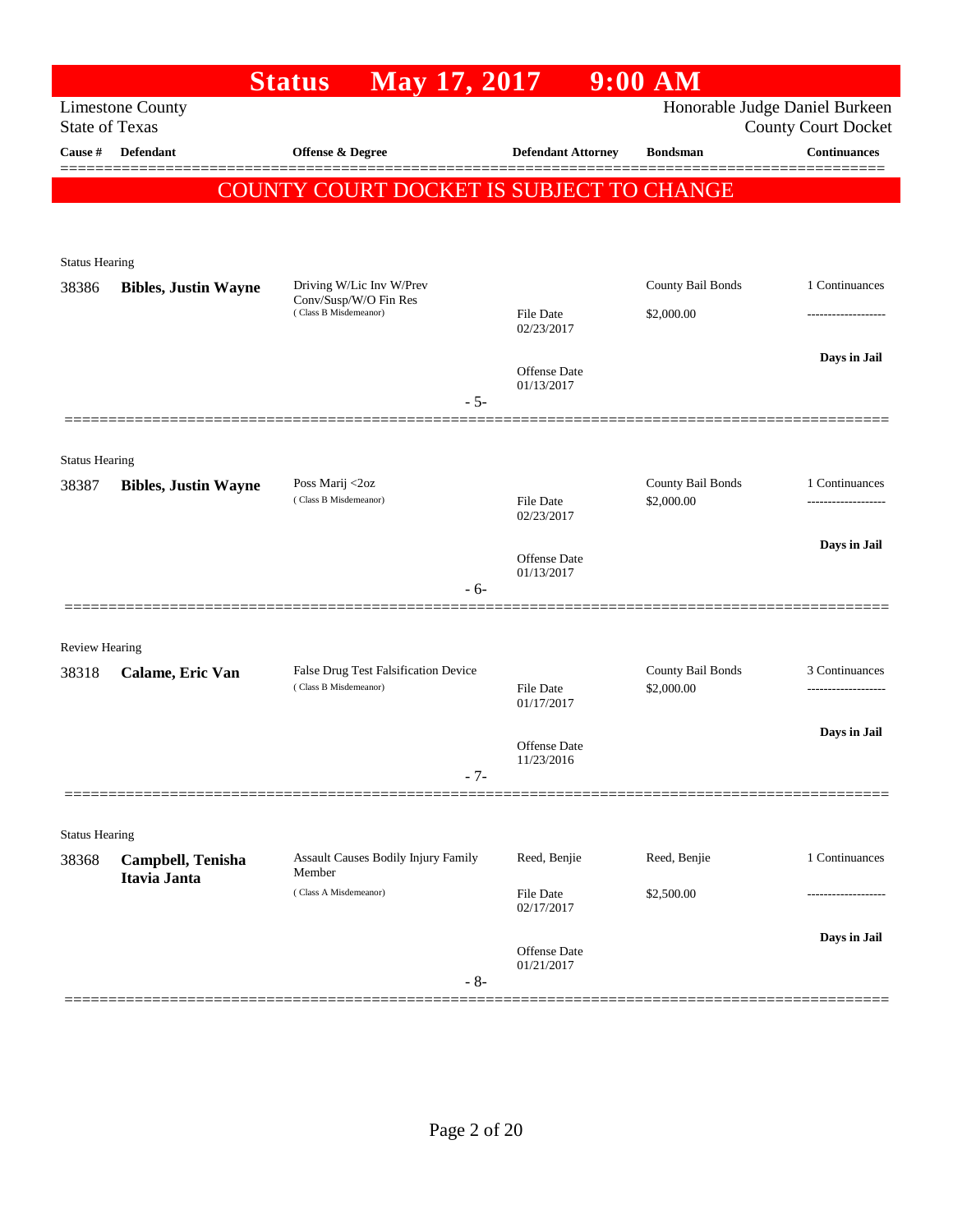|                       |                           | May 17, 2017<br><b>Status</b>                                 |                                                | $9:00$ AM                                |                                                              |
|-----------------------|---------------------------|---------------------------------------------------------------|------------------------------------------------|------------------------------------------|--------------------------------------------------------------|
| <b>State of Texas</b> | <b>Limestone County</b>   |                                                               |                                                |                                          | Honorable Judge Daniel Burkeen<br><b>County Court Docket</b> |
| Cause #               | <b>Defendant</b>          | <b>Offense &amp; Degree</b>                                   | <b>Defendant Attorney</b>                      | <b>Bondsman</b>                          | <b>Continuances</b>                                          |
|                       |                           | COUNTY COURT DOCKET IS SUBJECT TO CHANGE                      |                                                |                                          |                                                              |
|                       |                           |                                                               |                                                |                                          |                                                              |
| <b>Status Hearing</b> |                           |                                                               |                                                |                                          |                                                              |
| 38369                 | <b>Carpenter</b> , Justin | Proh Weapon Switchblade/Knuckles                              |                                                | County Bail Bonds                        | 1 Continuances                                               |
|                       | Grant                     | (Class A Misdemeanor)                                         | <b>File Date</b><br>02/17/2017                 | \$5,000.00                               | ------------------                                           |
|                       |                           | $-9-$                                                         | <b>Offense Date</b><br>12/31/2016              |                                          | Days in Jail                                                 |
|                       |                           |                                                               |                                                |                                          |                                                              |
| <b>Status Hearing</b> |                           |                                                               |                                                |                                          |                                                              |
| 38370                 | Christian, Aaron John     | Poss Marij <2oz<br>(Class B Misdemeanor)                      | Reed, Stephen M.<br>File Date<br>02/17/2017    | <b>Freebird Bail Bonds</b><br>\$2,000.00 | 1 Continuances                                               |
|                       |                           |                                                               | <b>Offense Date</b>                            |                                          | Days in Jail                                                 |
|                       |                           | $-10-$                                                        | 01/05/2017                                     |                                          |                                                              |
| <b>Status Hearing</b> |                           |                                                               |                                                |                                          |                                                              |
| 38371                 | Coaster, Gary Wayne,      | Assault Causes Bodily Injury Family<br>Member                 | Reed, Justin                                   | Reed, Justin                             | 1 Continuances                                               |
|                       | Jr.                       | (Class A Misdemeanor)                                         | <b>File Date</b><br>02/17/2017                 | \$7,500.00                               |                                                              |
|                       |                           |                                                               | Offense Date<br>01/23/2017                     |                                          | Days in Jail                                                 |
|                       |                           | $-11-$                                                        |                                                |                                          |                                                              |
| <b>Status Hearing</b> |                           |                                                               |                                                |                                          |                                                              |
| 38398                 | Cordon, Trini             | Driving While Intoxicated Bac >=0.15<br>(Class A Misdemeanor) | Reed, Justin<br><b>File Date</b><br>03/16/2017 | County Bail Bonds<br>\$2,500.00          | 1 Continuances                                               |
|                       |                           |                                                               |                                                |                                          | Days in Jail                                                 |
|                       |                           | $-12-$                                                        | Offense Date<br>01/22/2017                     |                                          |                                                              |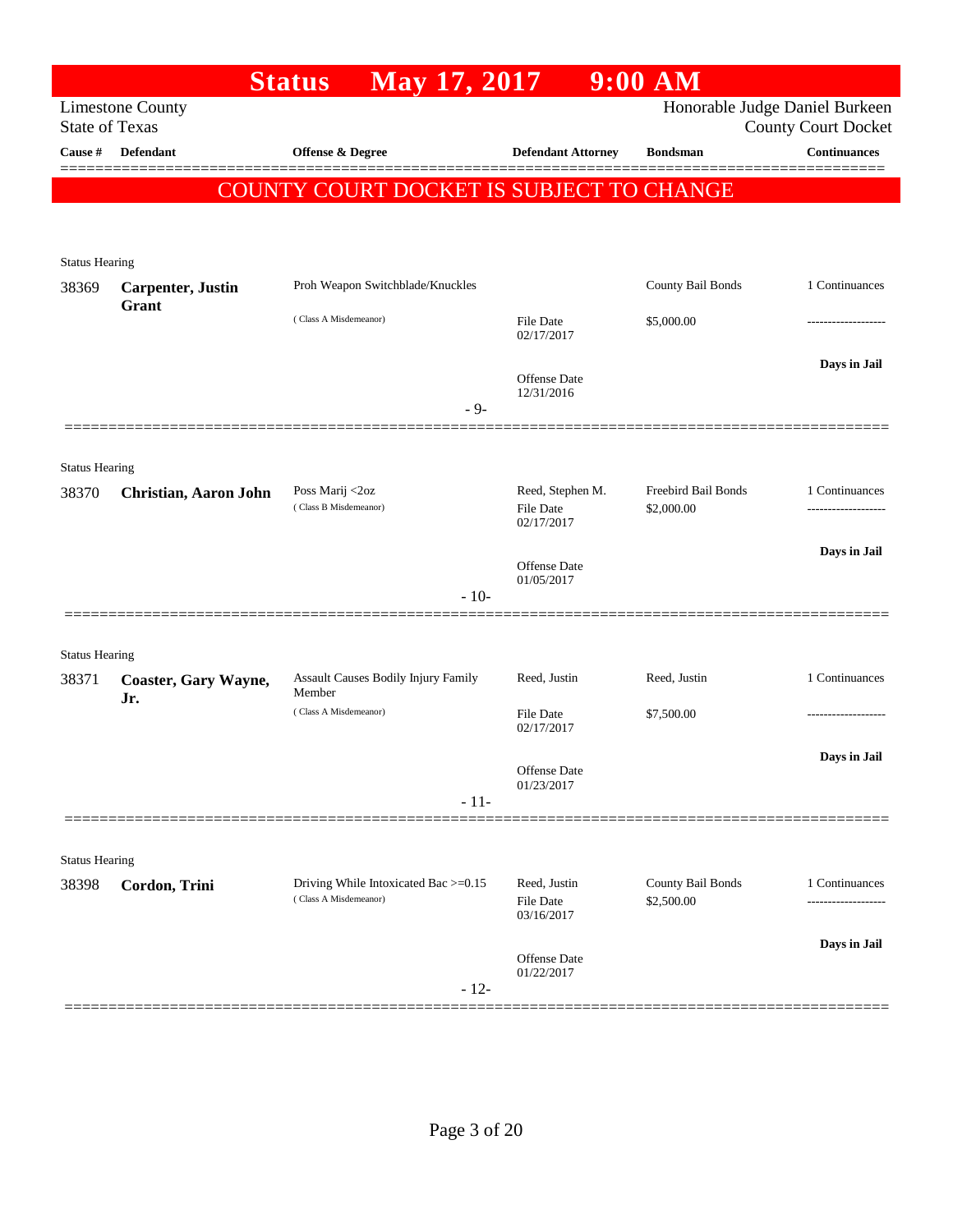|                       |                                                  | May 17, 2017<br><b>Status</b>                          |        |                                                | $9:00$ AM                       |                                       |
|-----------------------|--------------------------------------------------|--------------------------------------------------------|--------|------------------------------------------------|---------------------------------|---------------------------------------|
|                       | <b>Limestone County</b><br><b>State of Texas</b> |                                                        |        |                                                | Honorable Judge Daniel Burkeen  | <b>County Court Docket</b>            |
| Cause #               | <b>Defendant</b>                                 | Offense & Degree                                       |        | <b>Defendant Attorney</b>                      | <b>Bondsman</b>                 | $\label{1.1}$ Continuances            |
|                       |                                                  | COUNTY COURT DOCKET IS SUBJECT TO CHANGE               |        |                                                |                                 |                                       |
|                       |                                                  |                                                        |        |                                                |                                 |                                       |
| <b>Status Hearing</b> |                                                  |                                                        |        |                                                |                                 |                                       |
| 38402                 | <b>Cosper, Keldon Asher</b>                      | Poss Marij <2oz<br>(Class B Misdemeanor)               |        | File Date<br>03/16/2017                        | County Bail Bonds<br>\$2,000.00 | 1 Continuances<br>------------------- |
|                       |                                                  |                                                        |        | <b>Offense Date</b>                            |                                 | Days in Jail                          |
|                       |                                                  |                                                        | $-13-$ | 01/29/2017                                     |                                 |                                       |
| <b>Status Hearing</b> |                                                  |                                                        |        |                                                |                                 |                                       |
| 38399                 | <b>Craven, Miya Shuntee</b>                      | Poss Marij <2oz<br>(Class B Misdemeanor)               |        |                                                | County Bail Bonds<br>\$1,000.00 | 2 Continuances                        |
|                       |                                                  |                                                        |        | <b>File Date</b><br>03/16/2017                 |                                 |                                       |
|                       |                                                  |                                                        |        | Offense Date<br>02/03/2017                     |                                 | Days in Jail                          |
|                       |                                                  |                                                        | $-14-$ |                                                |                                 |                                       |
| <b>Status Hearing</b> |                                                  |                                                        |        |                                                |                                 |                                       |
| 38265                 | <b>Crowley, Brad Keith</b>                       | Theft Prop>=\$500<\$1,500<br>(Class B Misdemeanor)     |        | Reed, Justin<br><b>File Date</b><br>12/02/2016 | County Bail Bonds<br>\$3,000.00 | 4 Continuances                        |
|                       |                                                  |                                                        |        | Offense Date                                   |                                 | Days in Jail                          |
|                       |                                                  |                                                        | $-15-$ | 02/18/2015                                     |                                 |                                       |
| Review Hearing        |                                                  |                                                        |        |                                                |                                 |                                       |
| 36943                 | Davila, Daniel Salazar                           | Driving While Intoxicated 2nd<br>(Class A Misdemeanor) |        | <b>File Date</b><br>05/06/2014                 | Reed, Justin<br>\$3,000.00      | 15 Continuances<br>-------------      |
|                       |                                                  |                                                        |        | Offense Date                                   |                                 | Days in Jail                          |
|                       |                                                  |                                                        | $-16-$ | 04/06/2014                                     |                                 |                                       |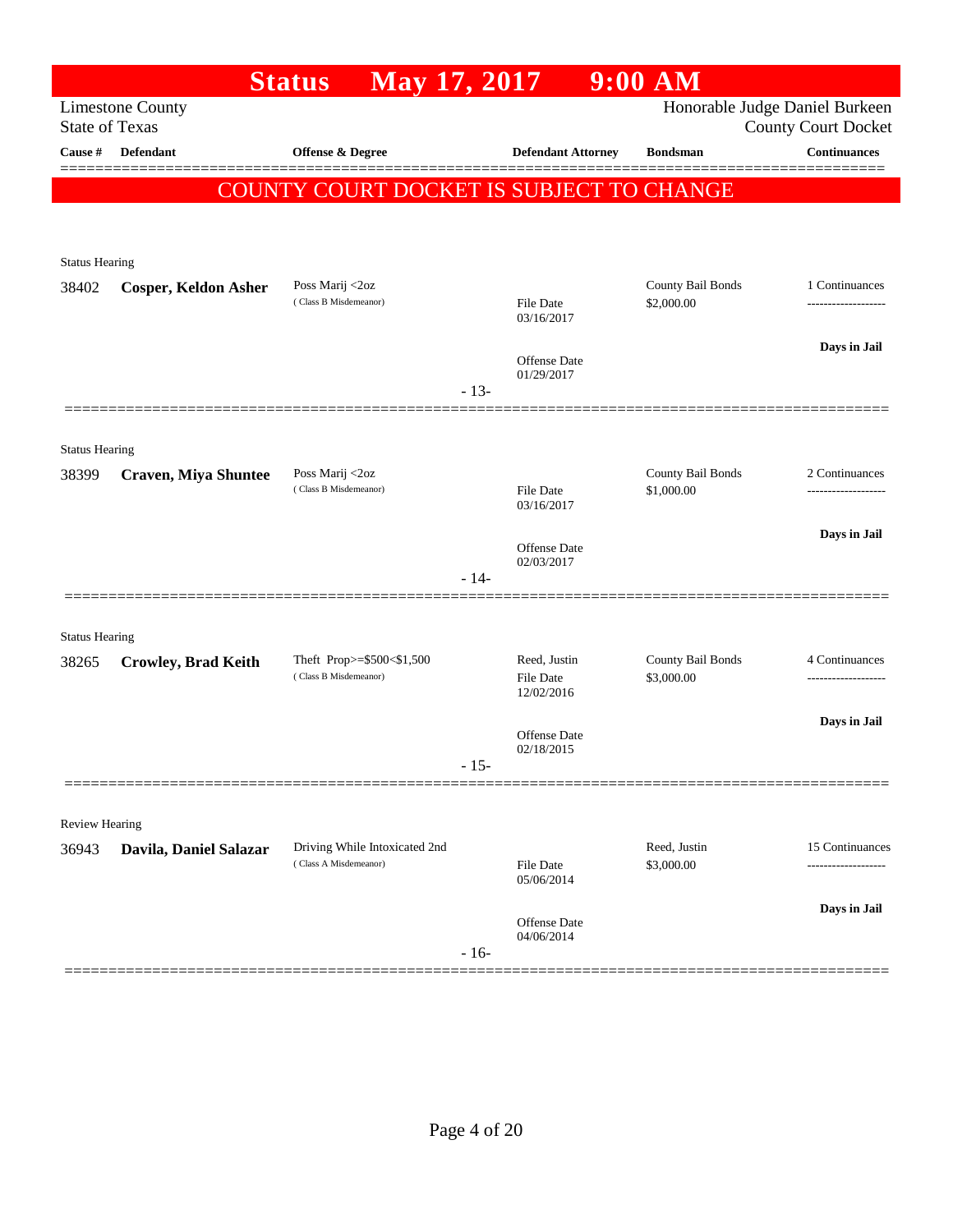|                       |                                     | <b>Status</b>                                     | May 17, 2017 |                                    | $9:00$ AM                       |                                                   |
|-----------------------|-------------------------------------|---------------------------------------------------|--------------|------------------------------------|---------------------------------|---------------------------------------------------|
| <b>State of Texas</b> | <b>Limestone County</b>             |                                                   |              |                                    |                                 | Honorable Judge Daniel Burkeen                    |
| Cause #               | <b>Defendant</b>                    | Offense & Degree                                  |              | <b>Defendant Attorney</b>          | <b>Bondsman</b>                 | <b>County Court Docket</b><br><b>Continuances</b> |
|                       |                                     |                                                   |              |                                    |                                 |                                                   |
|                       |                                     | COUNTY COURT DOCKET IS SUBJECT TO CHANGE          |              |                                    |                                 |                                                   |
|                       |                                     |                                                   |              |                                    |                                 |                                                   |
| Review Hearing        |                                     |                                                   |              |                                    |                                 |                                                   |
| 38149                 | Delacruz, Raul, Jr.                 | Poss Marij <2oz                                   |              | Wilson, Scott                      | County Bail Bonds               | 5 Continuances                                    |
|                       |                                     | (Class B Misdemeanor)                             |              | <b>File Date</b><br>08/23/2016     | \$2,000.00                      | -------------------                               |
|                       |                                     |                                                   |              |                                    |                                 | 59 Days in Jail                                   |
|                       |                                     |                                                   |              | <b>Offense Date</b><br>07/19/2016  |                                 |                                                   |
|                       |                                     |                                                   | $-17-$       |                                    |                                 |                                                   |
|                       |                                     |                                                   |              |                                    |                                 |                                                   |
| <b>Review Hearing</b> |                                     |                                                   |              |                                    |                                 |                                                   |
| 38296                 | Dunn, Colbie Brook                  | Poss Marij <2oz<br>(Class B Misdemeanor)          |              | Spears, Edward<br><b>File Date</b> | County Bail Bonds<br>\$2,000.00 | 3 Continuances                                    |
|                       |                                     |                                                   |              | 01/06/2017                         |                                 |                                                   |
|                       |                                     |                                                   |              | <b>Offense Date</b>                |                                 | Days in Jail                                      |
|                       |                                     |                                                   | $-18-$       | 11/17/2016                         |                                 |                                                   |
|                       |                                     |                                                   |              |                                    |                                 |                                                   |
| <b>Status Hearing</b> |                                     |                                                   |              |                                    |                                 |                                                   |
| 37845                 | Flentge, David Lynn                 | Poss Marij <2oz                                   |              | Reed, Bobby                        | Reed, Bobby                     | 0 Continuances                                    |
|                       |                                     | (Class B Misdemeanor)                             |              | <b>File Date</b><br>02/29/2016     | \$1,500.00                      |                                                   |
|                       |                                     |                                                   |              |                                    |                                 | Days in Jail                                      |
|                       |                                     |                                                   |              | Offense Date<br>02/10/2016         |                                 |                                                   |
|                       |                                     |                                                   | $-19-$       |                                    |                                 |                                                   |
|                       |                                     |                                                   |              |                                    |                                 |                                                   |
| <b>Status Hearing</b> |                                     |                                                   |              |                                    |                                 |                                                   |
| 38373                 | Galvan, Pascual<br><b>Contreras</b> | Driving W/Lic Inv W/Prev<br>Conv/Susp/W/O Fin Res |              | Moore, David E.                    | County Bail Bonds               | 1 Continuances                                    |
|                       |                                     | (Class B Misdemeanor)                             |              | File Date<br>02/17/2017            | \$1,500.00                      |                                                   |
|                       |                                     |                                                   |              |                                    |                                 | Days in Jail                                      |
|                       |                                     |                                                   |              | Offense Date<br>11/25/2016         |                                 |                                                   |
|                       |                                     |                                                   | $-20-$       |                                    |                                 |                                                   |
|                       |                                     |                                                   |              |                                    |                                 |                                                   |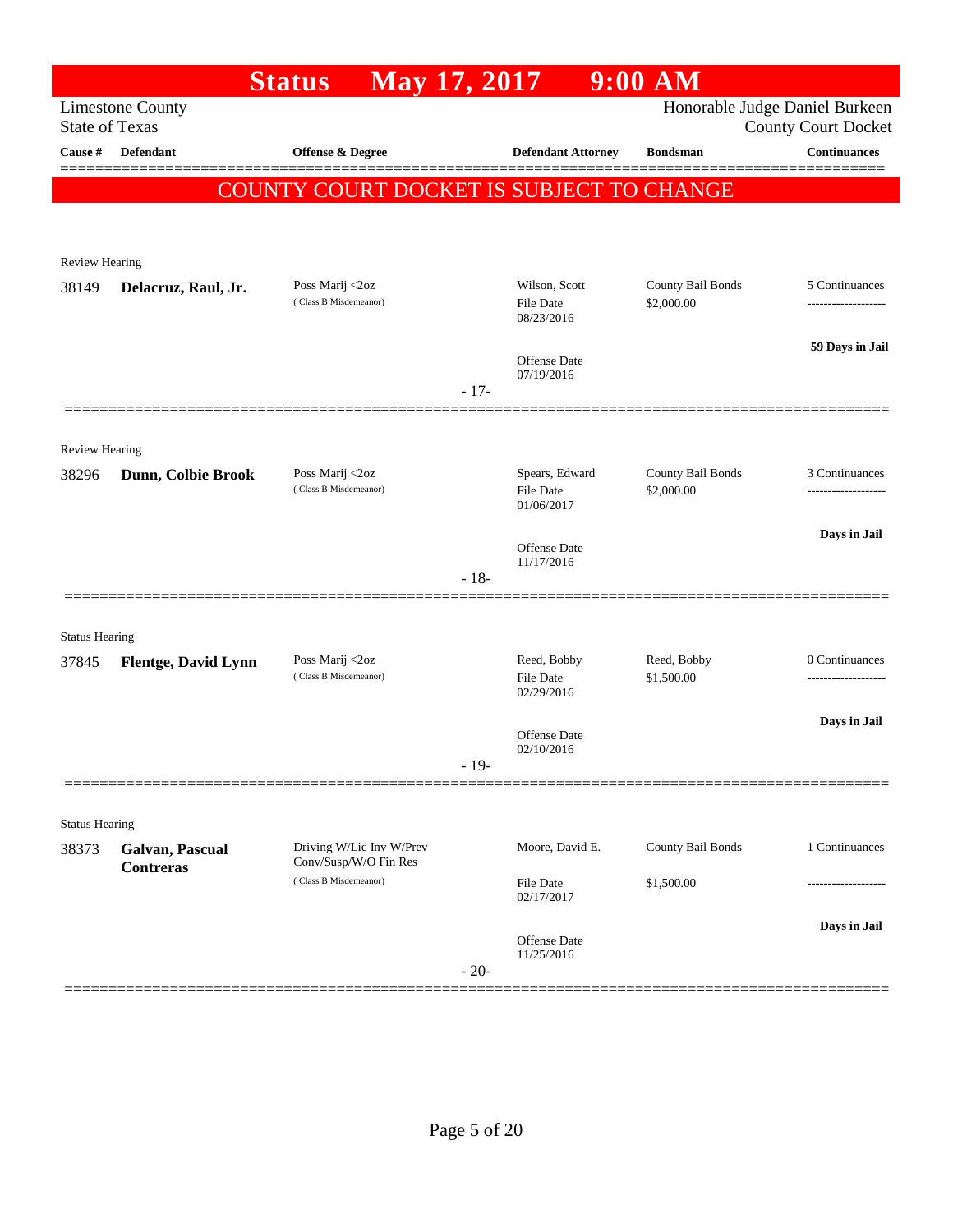|                                |                         | <b>Status</b><br>May 17, 2017                  |                                   | $9:00$ AM                      |                                                   |
|--------------------------------|-------------------------|------------------------------------------------|-----------------------------------|--------------------------------|---------------------------------------------------|
| <b>State of Texas</b>          | <b>Limestone County</b> |                                                |                                   | Honorable Judge Daniel Burkeen |                                                   |
| Cause #                        | <b>Defendant</b>        | Offense & Degree                               | <b>Defendant Attorney</b>         | <b>Bondsman</b>                | <b>County Court Docket</b><br><b>Continuances</b> |
|                                |                         |                                                |                                   |                                |                                                   |
|                                |                         | COUNTY COURT DOCKET IS SUBJECT TO CHANGE       |                                   |                                |                                                   |
|                                |                         |                                                |                                   |                                |                                                   |
| Review Hearing                 |                         |                                                |                                   |                                |                                                   |
| 38281                          | Gore, Jason Claude      | Criminal Trespass                              | Spivey, Shirley                   | Personal Bond                  | 5 Continuances                                    |
|                                |                         | (Class B Misdemeanor)                          | <b>File Date</b><br>12/19/2016    | \$1,000.00                     |                                                   |
|                                |                         |                                                |                                   |                                | Days in Jail                                      |
|                                |                         |                                                | <b>Offense Date</b><br>11/22/2016 |                                |                                                   |
|                                |                         |                                                | $-21-$                            |                                |                                                   |
|                                |                         |                                                |                                   |                                |                                                   |
| <b>Status Hearing</b><br>38395 | Greenfield, Robert      | Driving While Intoxicated                      | Reed, Bobby                       | Personal Bond                  | 1 Continuances                                    |
|                                | Aaron                   | (Class B Misdemeanor)                          |                                   |                                |                                                   |
|                                |                         |                                                | <b>File Date</b><br>03/16/2017    | \$2,000.00                     | .                                                 |
|                                |                         |                                                | <b>Offense Date</b>               |                                | Days in Jail                                      |
|                                |                         |                                                | 02/24/2017                        |                                |                                                   |
|                                |                         |                                                | $-22-$                            |                                |                                                   |
| <b>Review Hearing</b>          |                         |                                                |                                   |                                |                                                   |
| 38283                          | Griffin, Ronald Lee,    | Driving W/Lic Inv W/Prev                       |                                   | Ace Bail Bonds - Crockett      | 2 Continuances                                    |
|                                | Jr.                     | Conv/Susp/W/O Fin Res<br>(Class B Misdemeanor) | <b>File Date</b>                  | \$1,500.00                     | -----------------                                 |
|                                |                         |                                                | 12/19/2016                        |                                |                                                   |
|                                |                         |                                                | Offense Date                      |                                | Days in Jail                                      |
|                                |                         |                                                | 11/04/2016<br>$-23-$              |                                |                                                   |
|                                |                         |                                                |                                   |                                |                                                   |
| <b>Review Hearing</b>          |                         |                                                |                                   |                                |                                                   |
| 38412                          | Hansraj, Matthew        | Poss Marij <2oz                                |                                   | Personal Bond                  | 1 Continuances                                    |
|                                | <b>Devin</b>            | (Class B Misdemeanor)                          | File Date                         | \$2,000.00                     |                                                   |
|                                |                         |                                                | 03/22/2017                        |                                |                                                   |
|                                |                         |                                                | <b>Offense</b> Date               |                                | Days in Jail                                      |
|                                |                         |                                                | 02/25/2017<br>$-24-$              |                                |                                                   |
|                                |                         |                                                |                                   |                                |                                                   |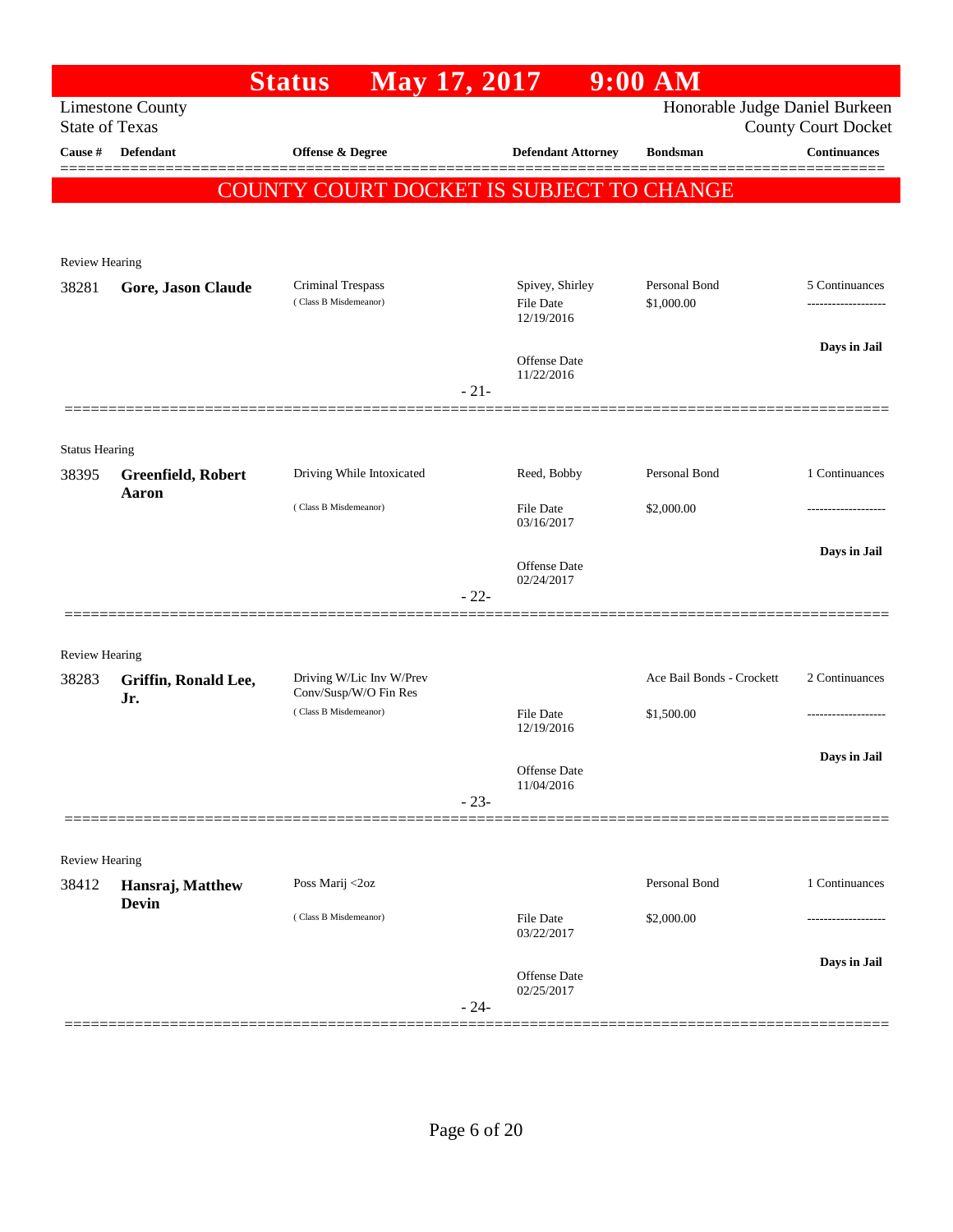|                                |                                    | <b>Status</b>                                   | May 17, 2017 |                                | $9:00$ AM         |                                                              |
|--------------------------------|------------------------------------|-------------------------------------------------|--------------|--------------------------------|-------------------|--------------------------------------------------------------|
| <b>State of Texas</b>          | <b>Limestone County</b>            |                                                 |              |                                |                   | Honorable Judge Daniel Burkeen<br><b>County Court Docket</b> |
| Cause #                        | Defendant                          | Offense & Degree                                |              | <b>Defendant Attorney</b>      | <b>Bondsman</b>   | <b>Continuances</b>                                          |
|                                |                                    | <b>COUNTY COURT DOCKET IS SUBJECT TO CHANGE</b> |              |                                |                   |                                                              |
|                                |                                    |                                                 |              |                                |                   |                                                              |
| <b>Status Hearing</b>          |                                    |                                                 |              |                                |                   |                                                              |
| 38297                          | Hardin, Stephanie<br><b>Tapley</b> | Unl Carrying Weapon                             |              | Tate, Greg                     |                   | 1 Continuances                                               |
|                                |                                    | (Class A Misdemeanor)                           |              | File Date<br>01/06/2017        |                   |                                                              |
|                                |                                    |                                                 |              | Offense Date<br>05/29/2016     |                   | Days in Jail                                                 |
|                                |                                    |                                                 | $-25-$       |                                |                   |                                                              |
|                                |                                    |                                                 |              |                                |                   |                                                              |
| <b>Status Hearing</b><br>38363 | Hardin, Stephanie<br><b>Tapley</b> | Bail Jumping And Fail To Appear                 |              | Tate, Greg                     | County Bail Bonds | 1 Continuances                                               |
|                                |                                    | (Class A Misdemeanor)                           |              | <b>File Date</b><br>02/10/2017 | \$5,000.00        |                                                              |
|                                |                                    |                                                 |              | Offense Date<br>02/02/2017     |                   | Days in Jail                                                 |
|                                |                                    |                                                 | $-26-$       |                                |                   |                                                              |
| <b>Status Hearing</b>          |                                    |                                                 |              |                                |                   |                                                              |
| 38354                          | Hardy, Cynthia<br><b>Juanita</b>   | Criminal Trespass                               |              |                                | County Bail Bonds | 2 Continuances                                               |
|                                |                                    | (Class B Misdemeanor)                           |              | File Date<br>01/26/2017        | \$1,500.00        |                                                              |
|                                |                                    |                                                 |              | Offense Date                   |                   | Days in Jail                                                 |
|                                |                                    |                                                 | $-27-$       | 12/28/2016                     |                   |                                                              |
|                                |                                    |                                                 |              |                                |                   |                                                              |
| <b>Status Hearing</b><br>38299 | <b>Henderson, Dontre</b>           | Evading Arrest Or Detention                     |              | Reed, Justin                   | Reed, Justin      | 3 Continuances                                               |
|                                | <b>Markee</b>                      | (Class B Misdemeanor)                           |              | File Date                      | \$3,000.00        |                                                              |
|                                |                                    |                                                 |              | 01/06/2017                     |                   |                                                              |
|                                |                                    |                                                 |              | Offense Date<br>12/03/2016     |                   | Days in Jail                                                 |
|                                |                                    |                                                 |              | $-28-$                         |                   |                                                              |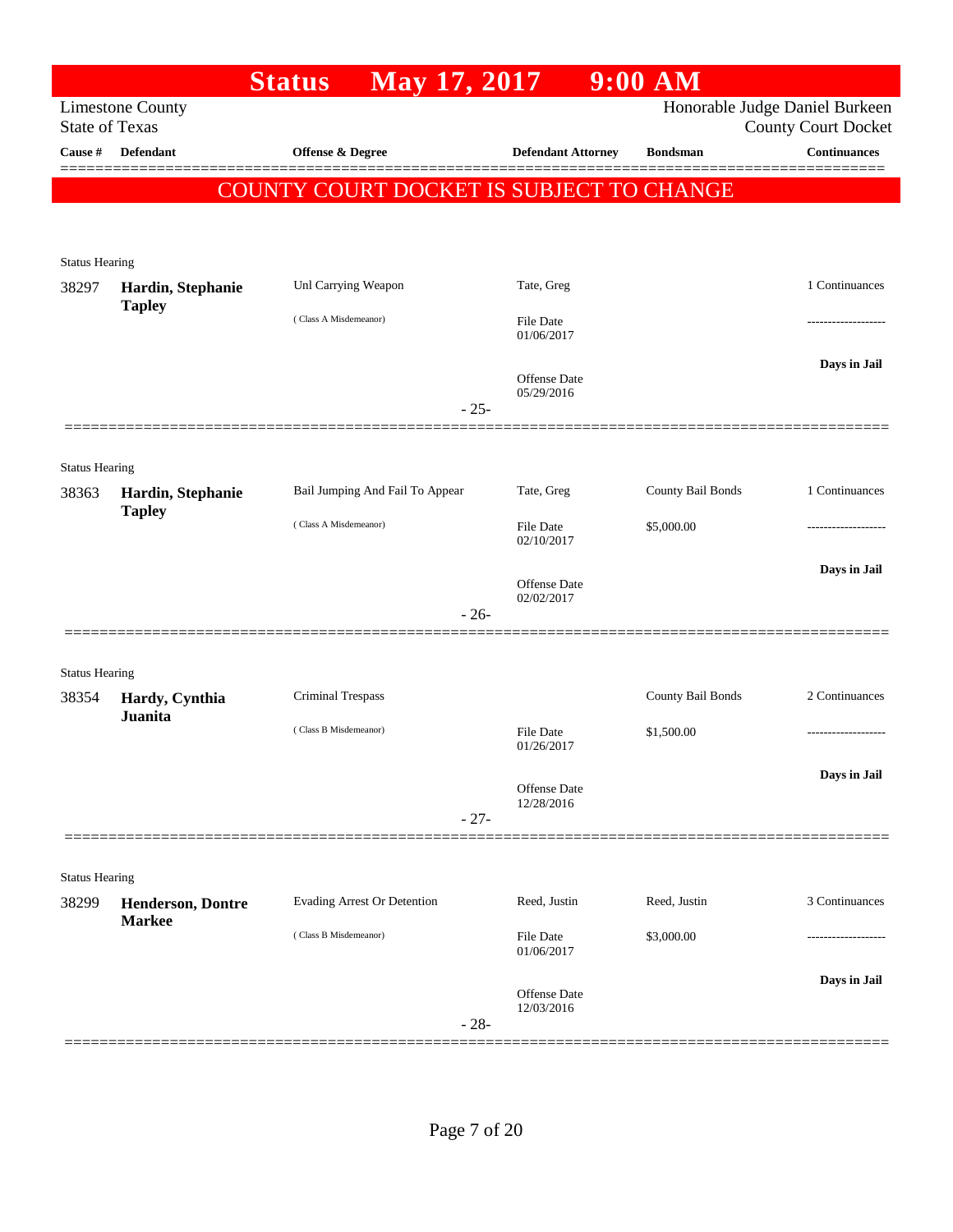| <b>Limestone County</b>  |                                                                                                                                              |                                                                                                                                                   |                                                                                              | Honorable Judge Daniel Burkeen<br><b>County Court Docket</b>        |
|--------------------------|----------------------------------------------------------------------------------------------------------------------------------------------|---------------------------------------------------------------------------------------------------------------------------------------------------|----------------------------------------------------------------------------------------------|---------------------------------------------------------------------|
| <b>Defendant</b>         | <b>Offense &amp; Degree</b>                                                                                                                  | <b>Defendant Attorney</b>                                                                                                                         | <b>Bondsman</b>                                                                              | <b>Continuances</b>                                                 |
|                          |                                                                                                                                              |                                                                                                                                                   |                                                                                              |                                                                     |
|                          |                                                                                                                                              |                                                                                                                                                   |                                                                                              |                                                                     |
|                          |                                                                                                                                              |                                                                                                                                                   |                                                                                              |                                                                     |
| <b>Status Hearing</b>    |                                                                                                                                              |                                                                                                                                                   |                                                                                              |                                                                     |
| <b>Henderson, Steven</b> |                                                                                                                                              |                                                                                                                                                   | Personal Bond                                                                                | 3 Continuances                                                      |
|                          | (Class B Misdemeanor)                                                                                                                        | File Date<br>01/17/2017                                                                                                                           | \$1,000.00                                                                                   |                                                                     |
|                          |                                                                                                                                              | Offense Date<br>12/22/2016                                                                                                                        |                                                                                              | Days in Jail                                                        |
|                          |                                                                                                                                              |                                                                                                                                                   |                                                                                              |                                                                     |
|                          |                                                                                                                                              |                                                                                                                                                   |                                                                                              |                                                                     |
|                          |                                                                                                                                              |                                                                                                                                                   | Personal Bond                                                                                | 1 Continuances                                                      |
|                          | Registration<br>(Class B Misdemeanor)                                                                                                        | <b>File Date</b>                                                                                                                                  | \$1,000.00                                                                                   |                                                                     |
|                          |                                                                                                                                              | 02/23/2017                                                                                                                                        |                                                                                              |                                                                     |
|                          |                                                                                                                                              | Offense Date                                                                                                                                      |                                                                                              | Days in Jail                                                        |
|                          |                                                                                                                                              | 02/01/2017                                                                                                                                        |                                                                                              |                                                                     |
|                          |                                                                                                                                              |                                                                                                                                                   |                                                                                              |                                                                     |
| <b>Status Hearing</b>    |                                                                                                                                              |                                                                                                                                                   |                                                                                              |                                                                     |
| Horn, Clinton Jarel      | Poss Marij <2oz                                                                                                                              | Wilson, Scott                                                                                                                                     | Player Bail Bonds                                                                            | 1 Continuances                                                      |
|                          |                                                                                                                                              | 10/20/2016                                                                                                                                        |                                                                                              | -------------------                                                 |
|                          |                                                                                                                                              |                                                                                                                                                   |                                                                                              | Days in Jail                                                        |
|                          |                                                                                                                                              | 09/10/2016                                                                                                                                        |                                                                                              |                                                                     |
|                          |                                                                                                                                              |                                                                                                                                                   |                                                                                              |                                                                     |
|                          |                                                                                                                                              |                                                                                                                                                   |                                                                                              |                                                                     |
|                          |                                                                                                                                              | Reed, Benjie                                                                                                                                      | Reed, Benjie                                                                                 | 3 Continuances                                                      |
|                          | Info<br>(Class B Misdemeanor)                                                                                                                | File Date                                                                                                                                         | \$2,000.00                                                                                   |                                                                     |
|                          |                                                                                                                                              | 01/09/2017                                                                                                                                        |                                                                                              |                                                                     |
|                          |                                                                                                                                              | Offense Date                                                                                                                                      |                                                                                              | Days in Jail                                                        |
|                          | $-32-$                                                                                                                                       | 11/21/2016                                                                                                                                        |                                                                                              |                                                                     |
|                          | <b>State of Texas</b><br><b>Troy</b><br><b>Status Hearing</b><br><b>Hendon, Sean Anthony</b><br><b>Status Hearing</b><br>Jackson, Dontrevian | <b>Status</b><br><b>Criminal Trespass</b><br>Display Fictitious Motor Vehicle<br>(Class B Misdemeanor)<br>Fail To Identify Giving False/Ficitious | <b>May 17, 2017</b><br>$-29-$<br>Tate, Greg<br>$-30-$<br>File Date<br>Offense Date<br>$-31-$ | $9:00$ AM<br>COUNTY COURT DOCKET IS SUBJECT TO CHANGE<br>\$2,500.00 |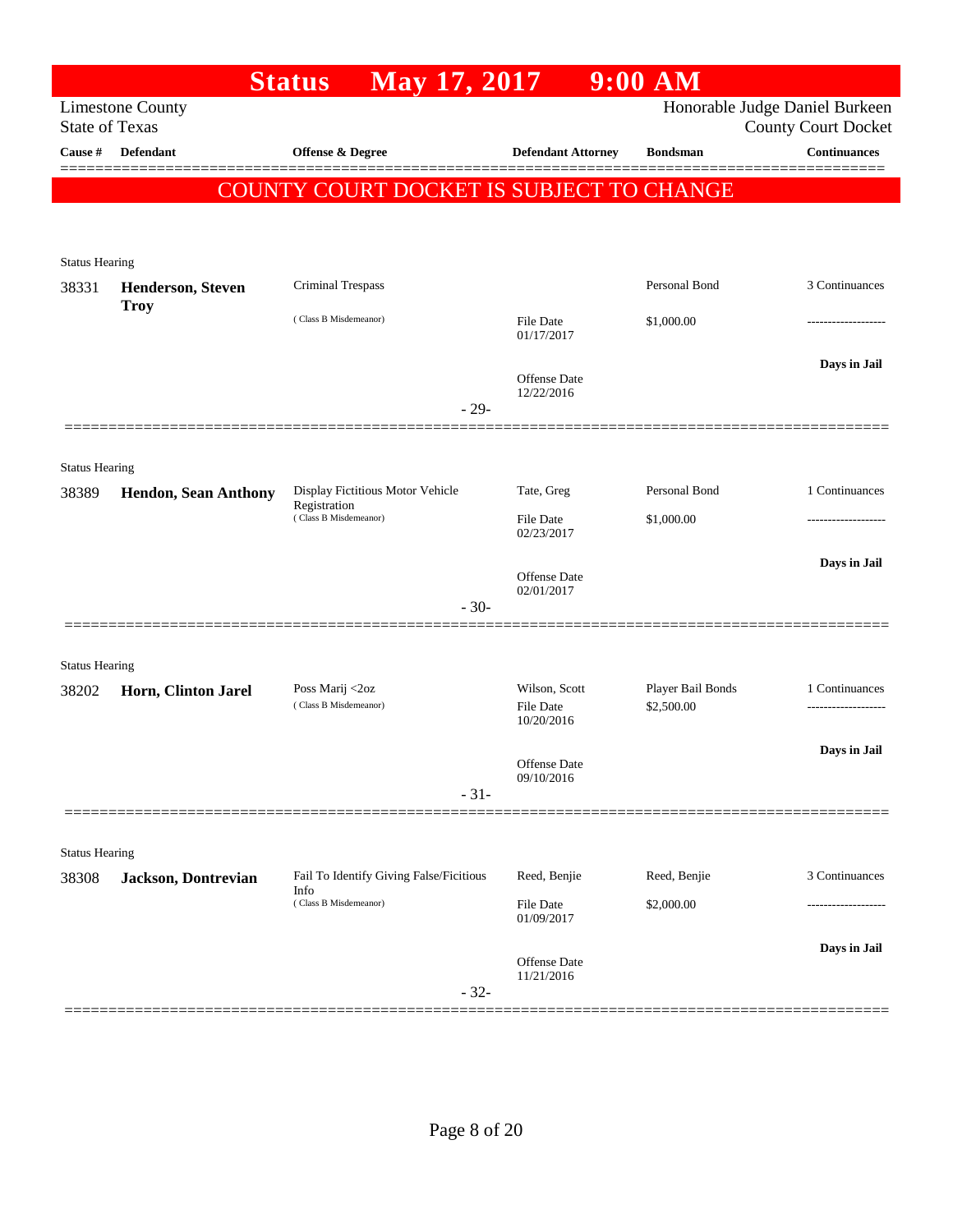|                       |                         | May 17, 2017<br><b>Status</b>                 |                            | $9:00$ AM         |                                |
|-----------------------|-------------------------|-----------------------------------------------|----------------------------|-------------------|--------------------------------|
|                       | <b>Limestone County</b> |                                               |                            |                   | Honorable Judge Daniel Burkeen |
| <b>State of Texas</b> |                         |                                               |                            |                   | <b>County Court Docket</b>     |
| Cause #               | <b>Defendant</b>        | Offense & Degree                              | <b>Defendant Attorney</b>  | <b>Bondsman</b>   | <b>Continuances</b><br>======= |
|                       |                         | COUNTY COURT DOCKET IS SUBJECT TO CHANGE      |                            |                   |                                |
|                       |                         |                                               |                            |                   |                                |
|                       |                         |                                               |                            |                   |                                |
| <b>Status Hearing</b> |                         |                                               |                            |                   |                                |
| 38112                 | Kirven, Jaloria Ann     | Assault Causes Bodily Injury Family<br>Member | Reed, Stephen M.           | County Bail Bonds | 7 Continuances                 |
|                       |                         | (Class A Misdemeanor)                         | File Date<br>08/16/2016    | \$3,000.00        |                                |
|                       |                         |                                               |                            |                   | Days in Jail                   |
|                       |                         |                                               | Offense Date<br>07/06/2016 |                   |                                |
|                       |                         | $-33-$                                        |                            |                   |                                |
|                       |                         |                                               |                            |                   |                                |
| Plea Hearing          |                         |                                               |                            |                   |                                |
| 32723                 | <b>Kirvin, Terrance</b> | Hours Of Sale Of Beer Prohibited              | Reed, Benjie               | Reed, Bobby       | 3 Continuances                 |
|                       | <b>Bernard</b>          | (Class A Misdemeanor)                         | File Date                  |                   |                                |
|                       |                         |                                               | 01/22/2008                 | \$3,000.00        |                                |
|                       |                         |                                               |                            |                   | Days in Jail                   |
|                       |                         |                                               | Offense Date<br>12/01/2007 |                   |                                |
|                       |                         | $-34-$                                        |                            |                   |                                |
|                       |                         |                                               |                            |                   |                                |
| <b>Status Hearing</b> |                         |                                               |                            |                   |                                |
| 38393                 | Lee, Robert Edward      | Poss Dangerous Drug<br>(Class A Misdemeanor)  | <b>File Date</b>           | County Bail Bonds | 1 Continuances                 |
|                       |                         |                                               | 03/06/2017                 | \$2,500.00        |                                |
|                       |                         |                                               |                            |                   | Days in Jail                   |
|                       |                         |                                               | Offense Date<br>01/16/2017 |                   |                                |
|                       |                         | $-35-$                                        |                            |                   |                                |
|                       |                         |                                               |                            |                   |                                |
| <b>Status Hearing</b> |                         |                                               |                            |                   |                                |
| 38394                 | Lee, Robert Edward      | Poss Dangerous Drug<br>(Class A Misdemeanor)  |                            | County Bail Bonds | 1 Continuances                 |
|                       |                         |                                               | File Date<br>03/06/2017    | \$2,500.00        |                                |
|                       |                         |                                               |                            |                   | Days in Jail                   |
|                       |                         |                                               | Offense Date<br>01/16/2017 |                   |                                |
|                       |                         | $-36-$                                        |                            |                   |                                |
|                       |                         |                                               |                            |                   |                                |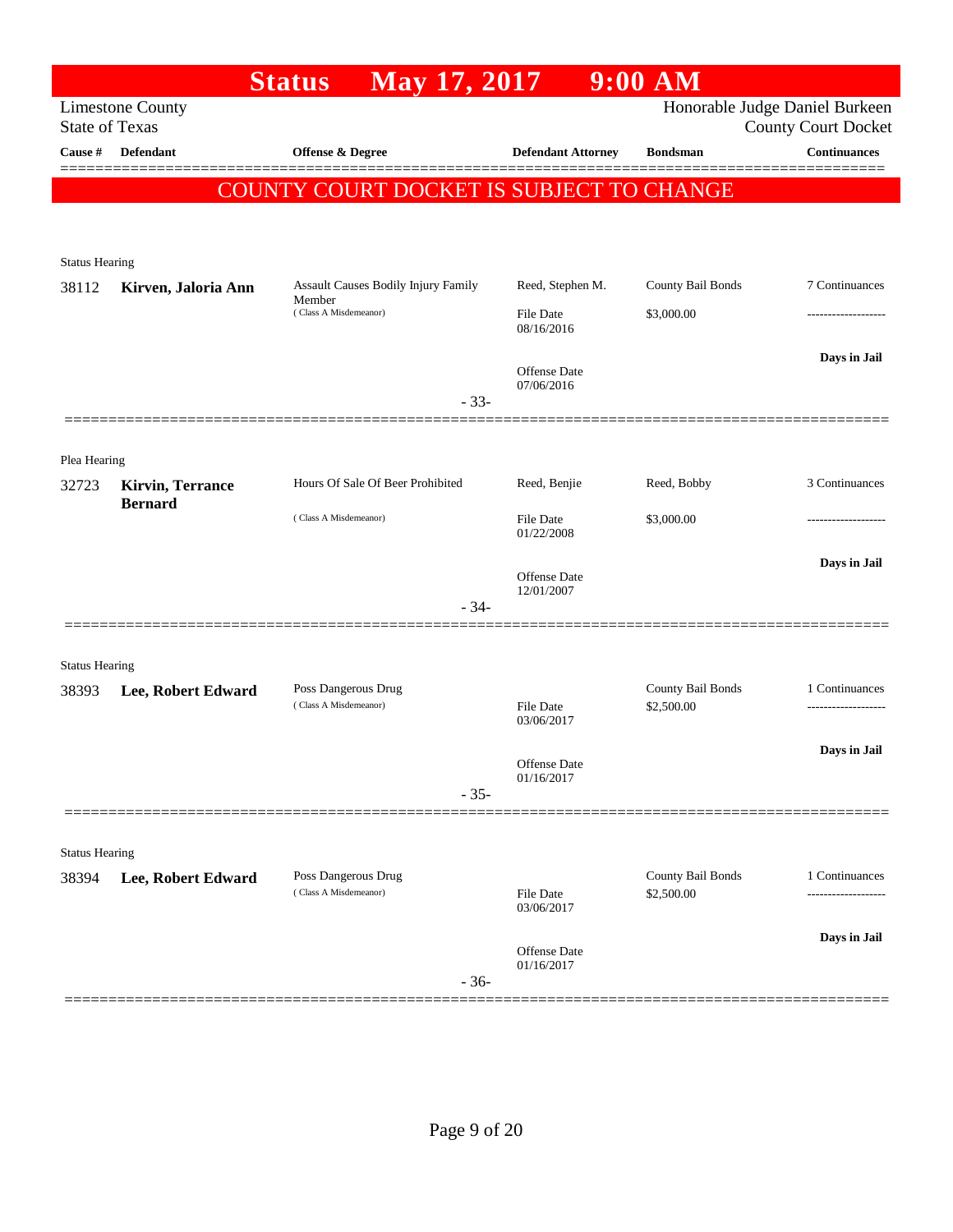|                       |                         | <b>Status</b>                            | May 17, 2017 |                                   | $9:00$ AM         |                                                              |
|-----------------------|-------------------------|------------------------------------------|--------------|-----------------------------------|-------------------|--------------------------------------------------------------|
| <b>State of Texas</b> | <b>Limestone County</b> |                                          |              |                                   |                   | Honorable Judge Daniel Burkeen<br><b>County Court Docket</b> |
| Cause #               | <b>Defendant</b>        | Offense & Degree                         |              | <b>Defendant Attorney</b>         | <b>Bondsman</b>   | <b>Continuances</b>                                          |
|                       |                         | COUNTY COURT DOCKET IS SUBJECT TO CHANGE |              |                                   |                   |                                                              |
|                       |                         |                                          |              |                                   |                   |                                                              |
| <b>Status Hearing</b> |                         |                                          |              |                                   |                   |                                                              |
| 38272                 | Lloyd, Marla Jo         | Display Fictitious Motor Vehicle         |              |                                   | County Bail Bonds | 4 Continuances                                               |
|                       |                         | Registration<br>(Class B Misdemeanor)    |              | <b>File Date</b><br>12/02/2016    | \$2,000.00        |                                                              |
|                       |                         |                                          | $-37-$       | <b>Offense</b> Date<br>09/01/2016 |                   | <b>8 Days in Jail</b>                                        |
|                       |                         |                                          |              |                                   |                   |                                                              |
| <b>Status Hearing</b> |                         | <b>Reckless Driving</b>                  |              |                                   | County Bail Bonds | 1 Continuances                                               |
| 38374                 | Lopez, Cesar Diego      | (Class B Misdemeanor)                    |              | <b>File Date</b><br>02/17/2017    | \$2,000.00        |                                                              |
|                       |                         |                                          |              | Offense Date                      |                   | Days in Jail                                                 |
|                       |                         |                                          | $-38-$       | 07/03/2016                        |                   |                                                              |
| Review Hearing        |                         |                                          |              |                                   |                   |                                                              |
| 37958                 | Luque-Romero,           | Driving While Intoxicated/Open Alch      |              |                                   | County Bail Bonds | 5 Continuances                                               |
|                       | <b>Leyder Onan</b>      | Container<br>(Class B Misdemeanor)       |              | <b>File Date</b><br>05/17/2016    | \$2,000.00        |                                                              |
|                       |                         |                                          |              | Offense Date<br>04/08/2016        |                   | Days in Jail                                                 |
|                       |                         |                                          | $-39-$       |                                   |                   |                                                              |
| Review Hearing        |                         |                                          |              |                                   |                   |                                                              |
| 38116                 | <b>Martinez, Alexis</b> | Poss Marij <2oz                          |              | Spivey, Shirley                   | County Bail Bonds | 7 Continuances                                               |
|                       | Julianna                | (Class B Misdemeanor)                    |              | <b>File Date</b><br>08/16/2016    | \$2,500.00        |                                                              |
|                       |                         |                                          | $-40-$       | Offense Date<br>06/17/2016        |                   | Days in Jail                                                 |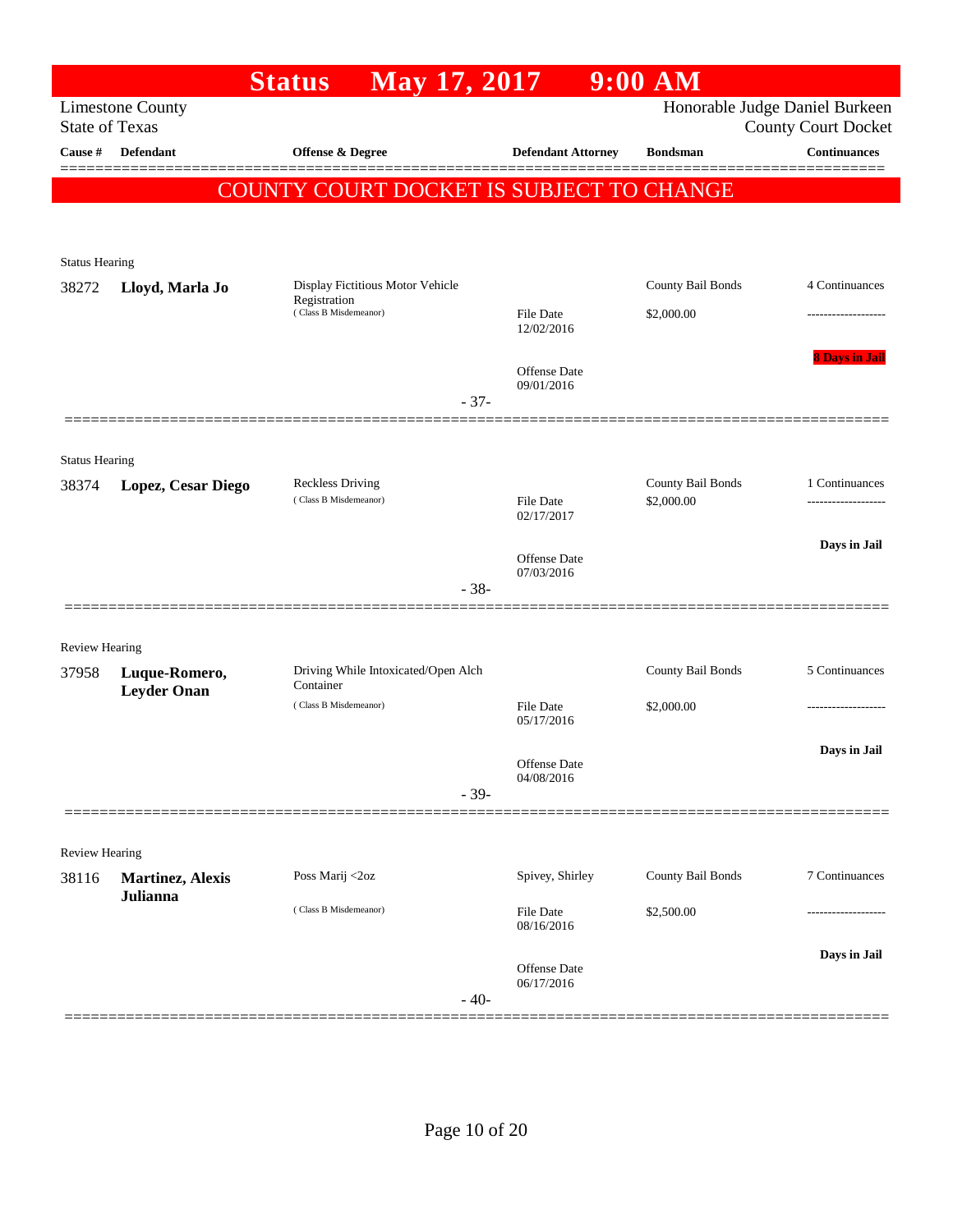|                       |                                          | <b>Status</b><br>May 17, 2017                        |                                   | $9:00$ AM                       |                                                   |
|-----------------------|------------------------------------------|------------------------------------------------------|-----------------------------------|---------------------------------|---------------------------------------------------|
| <b>State of Texas</b> | <b>Limestone County</b>                  |                                                      |                                   |                                 | Honorable Judge Daniel Burkeen                    |
| Cause #               | <b>Defendant</b>                         | Offense & Degree                                     | <b>Defendant Attorney</b>         | <b>Bondsman</b>                 | <b>County Court Docket</b><br><b>Continuances</b> |
|                       |                                          |                                                      |                                   |                                 |                                                   |
|                       |                                          | COUNTY COURT DOCKET IS SUBJECT TO CHANGE             |                                   |                                 |                                                   |
|                       |                                          |                                                      |                                   |                                 |                                                   |
| <b>Status Hearing</b> |                                          |                                                      |                                   |                                 |                                                   |
| 38375                 | <b>Martinez, Uriel Andy</b>              | Poss Marij <2oz<br>(Class B Misdemeanor)             | <b>File Date</b>                  | County Bail Bonds<br>\$1,000.00 | 1 Continuances                                    |
|                       |                                          |                                                      | 02/17/2017                        |                                 |                                                   |
|                       |                                          |                                                      | <b>Offense Date</b>               |                                 | Days in Jail                                      |
|                       |                                          | $-41-$                                               | 01/10/2017                        |                                 |                                                   |
|                       |                                          |                                                      |                                   |                                 |                                                   |
| Review Hearing        |                                          |                                                      |                                   |                                 |                                                   |
| 38113                 | <b>McClendon</b> , Terris                | <b>Assault Causes Bodily Injury Family</b><br>Member | Reed, Benjie                      | County Bail Bonds               | 7 Continuances                                    |
|                       | Lee                                      | (Class A Misdemeanor)                                | <b>File Date</b>                  | \$3,000.00                      | .                                                 |
|                       |                                          |                                                      | 08/16/2016                        |                                 |                                                   |
|                       |                                          |                                                      | <b>Offense Date</b><br>07/06/2016 |                                 | Days in Jail                                      |
|                       |                                          | $-42-$                                               |                                   |                                 |                                                   |
|                       |                                          |                                                      |                                   |                                 |                                                   |
| <b>Review Hearing</b> |                                          |                                                      |                                   |                                 |                                                   |
| 38279                 | <b>McGowan</b> , Earnest<br>Charles, Jr. | <b>Burglary Of Vehicle</b>                           | Reed, Justin                      | Reed, Benjie                    | 4 Continuances                                    |
|                       |                                          | (Class A Misdemeanor)                                | <b>File Date</b><br>12/09/2016    | \$2,500.00                      | .                                                 |
|                       |                                          |                                                      |                                   |                                 | <b>15 Days in Jail</b>                            |
|                       |                                          |                                                      | Offense Date<br>10/18/2016        |                                 |                                                   |
|                       |                                          | $-43-$                                               |                                   |                                 |                                                   |
|                       |                                          |                                                      |                                   |                                 |                                                   |
| <b>Status Hearing</b> |                                          | Poss Marij <2oz                                      | Reed, Justin                      | Reed, Benjie                    | 1 Continuances                                    |
| 38415                 | <b>Medlock, Stacy</b><br><b>Garnett</b>  |                                                      |                                   |                                 |                                                   |
|                       |                                          | (Class B Misdemeanor)                                | File Date<br>03/22/2017           | \$2,000.00                      |                                                   |
|                       |                                          |                                                      |                                   |                                 | Days in Jail                                      |
|                       |                                          |                                                      | <b>Offense Date</b><br>02/12/2017 |                                 |                                                   |
|                       |                                          | $-44-$                                               |                                   |                                 |                                                   |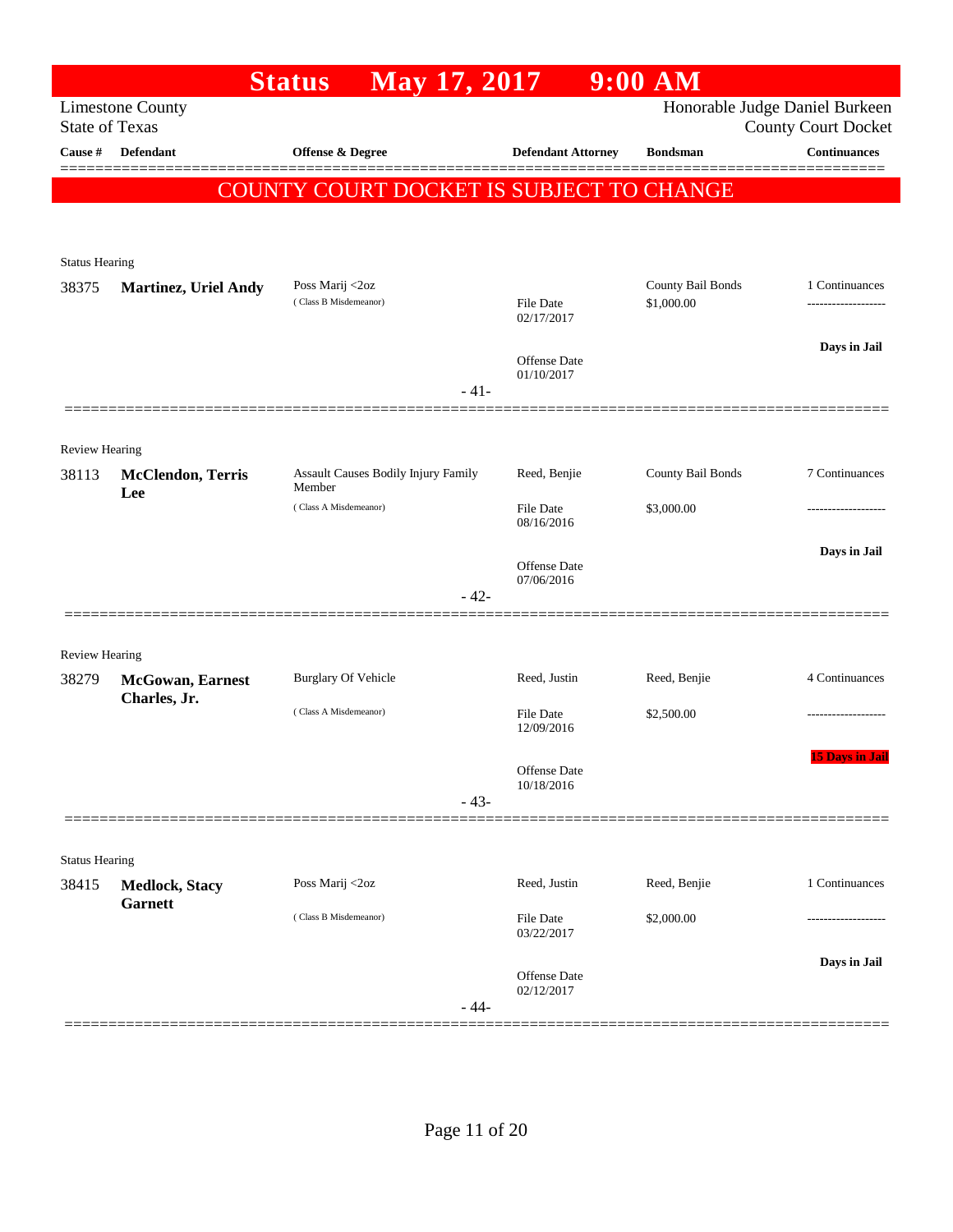|                         |                                           | May 17, 2017<br><b>Status</b>                        |                                | $9:00$ AM         |                                                   |
|-------------------------|-------------------------------------------|------------------------------------------------------|--------------------------------|-------------------|---------------------------------------------------|
|                         | <b>Limestone County</b>                   |                                                      |                                |                   | Honorable Judge Daniel Burkeen                    |
| Cause #                 | <b>State of Texas</b><br><b>Defendant</b> | Offense & Degree                                     | <b>Defendant Attorney</b>      | <b>Bondsman</b>   | <b>County Court Docket</b><br><b>Continuances</b> |
|                         |                                           |                                                      |                                |                   |                                                   |
|                         |                                           | COUNTY COURT DOCKET IS SUBJECT TO CHANGE             |                                |                   |                                                   |
|                         |                                           |                                                      |                                |                   |                                                   |
| <b>Status Hearing</b>   |                                           |                                                      |                                |                   |                                                   |
| 38341                   | Middleton, Todd                           | Poss Cs Pg $3 < 28g$                                 | Reed, Benjie                   | Reed, Benjie      | 2 Continuances                                    |
|                         | Orlando                                   | (Class A Misdemeanor)                                | File Date                      | \$3,000.00        | .                                                 |
|                         |                                           |                                                      | 01/26/2017                     |                   |                                                   |
|                         |                                           |                                                      | Offense Date                   |                   | Days in Jail                                      |
|                         |                                           | $-45-$                                               | 12/14/2016                     |                   |                                                   |
|                         |                                           |                                                      |                                |                   |                                                   |
|                         |                                           |                                                      |                                |                   |                                                   |
| Review Hearing<br>38225 | <b>Montano</b> , Andres                   | Purchase Furnish Alcohol To A Minor                  | Reed, Benjie                   | Reed, Benjie      | 5 Continuances                                    |
|                         |                                           | (Class A Misdemeanor)                                | File Date<br>11/04/2016        | \$1,500.00        |                                                   |
|                         |                                           |                                                      |                                |                   | Days in Jail                                      |
|                         |                                           |                                                      | Offense Date<br>09/10/2016     |                   |                                                   |
|                         |                                           | $-46-$                                               |                                |                   |                                                   |
|                         | ==============                            |                                                      |                                |                   |                                                   |
| <b>Review Hearing</b>   |                                           |                                                      |                                |                   |                                                   |
| 38037                   | Moore, Charles James                      | Duty On Striking Fixture/Hwy<br>Landscape $>=$ \$200 | Cannon, Joe                    | County Bail Bonds | 6 Continuances                                    |
|                         |                                           | (Class B Misdemeanor)                                | <b>File Date</b><br>06/13/2016 | \$2,000.00        |                                                   |
|                         |                                           |                                                      |                                |                   | Days in Jail                                      |
|                         |                                           |                                                      | Offense Date<br>04/29/2016     |                   |                                                   |
|                         |                                           | $-47-$                                               |                                |                   |                                                   |
|                         |                                           |                                                      |                                |                   |                                                   |
| Review Hearing          |                                           |                                                      |                                |                   |                                                   |
| 38223                   | Morris-Dominguez,<br><b>Mario D</b>       | Driving W/Lic Inv W/Prev<br>Conv/Susp/W/O Fin Res    |                                | County Bail Bonds | 4 Continuances                                    |
|                         |                                           | (Class B Misdemeanor)                                | File Date<br>11/04/2016        | \$1,500.00        |                                                   |
|                         |                                           |                                                      |                                |                   | Days in Jail                                      |
|                         |                                           |                                                      | Offense Date<br>10/03/2016     |                   |                                                   |
|                         |                                           | $-48-$                                               |                                |                   |                                                   |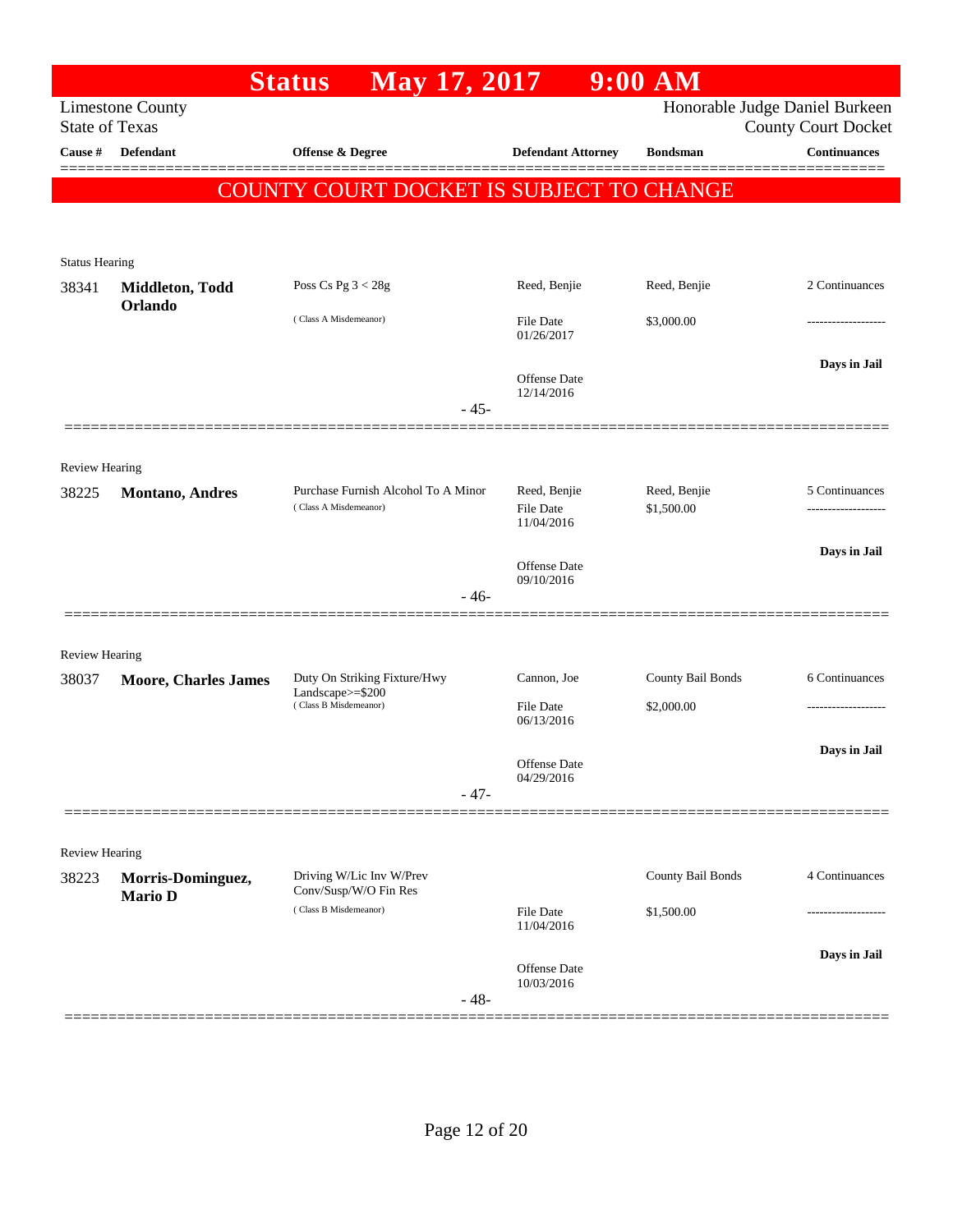|                       |                             | <b>Status</b><br>May 17, 2017                     |        |                                             | $9:00$ AM                       |                                                              |
|-----------------------|-----------------------------|---------------------------------------------------|--------|---------------------------------------------|---------------------------------|--------------------------------------------------------------|
| <b>State of Texas</b> | <b>Limestone County</b>     |                                                   |        |                                             |                                 | Honorable Judge Daniel Burkeen<br><b>County Court Docket</b> |
| <b>Cause</b> #        | Defendant                   | Offense & Degree                                  |        | <b>Defendant Attorney</b>                   | <b>Bondsman</b>                 | <b>Continuances</b>                                          |
|                       |                             | <b>COUNTY COURT DOCKET IS SUBJECT TO CHANGE</b>   |        |                                             |                                 |                                                              |
|                       |                             |                                                   |        |                                             |                                 |                                                              |
| <b>Review Hearing</b> |                             |                                                   |        |                                             |                                 |                                                              |
| 38234                 | <b>Nicholas, Tracy Lee</b>  | <b>Criminal Trespass</b><br>(Class B Misdemeanor) |        | Spivey, Shirley<br>File Date<br>11/08/2016  | County Bail Bonds<br>\$2,000.00 | 5 Continuances                                               |
|                       |                             |                                                   | $-49-$ | Offense Date<br>09/02/2016                  |                                 | <b>9 Days in Jail</b>                                        |
|                       |                             |                                                   |        |                                             |                                 |                                                              |
| <b>Status Hearing</b> |                             |                                                   |        |                                             |                                 |                                                              |
| 38382                 | <b>Nichols, Joe Micheal</b> | Unlawful Restraint<br>(Class A Misdemeanor)       |        | Reed, Stephen M.<br>File Date<br>02/23/2017 | County Bail Bonds<br>\$1,500.00 | 1 Continuances                                               |
|                       |                             |                                                   |        |                                             |                                 | Days in Jail                                                 |
|                       |                             |                                                   |        | Offense Date<br>02/02/2017                  |                                 |                                                              |
|                       |                             |                                                   | $-50-$ |                                             |                                 |                                                              |
| <b>Status Hearing</b> |                             |                                                   |        |                                             |                                 |                                                              |
| 38383                 | <b>Nichols, Joe Micheal</b> | Assault Causes Bodily Injury Family               |        | Reed, Stephen M.                            | County Bail Bonds               | 1 Continuances                                               |
|                       |                             | Member<br>(Class A Misdemeanor)                   |        | <b>File Date</b><br>02/23/2017              | \$1,500.00                      | .                                                            |
|                       |                             |                                                   |        |                                             |                                 | Days in Jail                                                 |
|                       |                             |                                                   |        | Offense Date<br>01/12/2017                  |                                 |                                                              |
|                       |                             |                                                   | $-51-$ |                                             |                                 |                                                              |
| <b>Status Hearing</b> |                             |                                                   |        |                                             |                                 |                                                              |
| 38411                 | Olvera, Abraham             | Poss Cs Pg $3 < 28g$                              |        |                                             | County Bail Bonds               | 1 Continuances                                               |
|                       | <b>Emanuel</b>              | (Class A Misdemeanor)                             |        | File Date<br>03/22/2017                     | \$3,000.00                      |                                                              |
|                       |                             |                                                   |        |                                             |                                 | Days in Jail                                                 |
|                       |                             |                                                   | $-52-$ | <b>Offense Date</b><br>02/11/2017           |                                 |                                                              |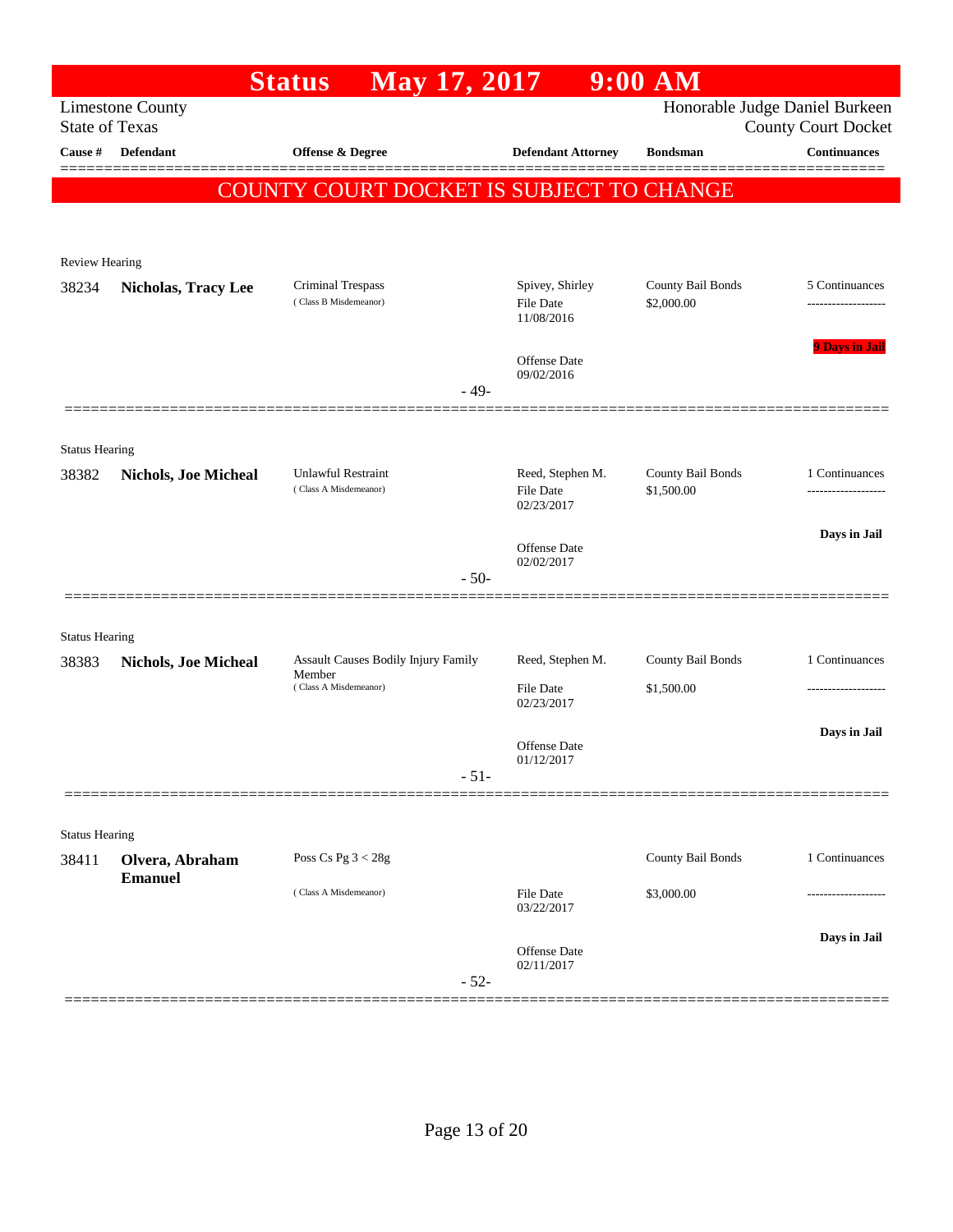|                                  |                           | May 17, 2017<br><b>Status</b>                  |                            | $9:00$ AM                   |                                                   |
|----------------------------------|---------------------------|------------------------------------------------|----------------------------|-----------------------------|---------------------------------------------------|
|                                  | <b>Limestone County</b>   |                                                |                            |                             | Honorable Judge Daniel Burkeen                    |
| <b>State of Texas</b><br>Cause # | Defendant                 | Offense & Degree                               | <b>Defendant Attorney</b>  | <b>Bondsman</b>             | <b>County Court Docket</b><br><b>Continuances</b> |
|                                  |                           |                                                |                            |                             |                                                   |
|                                  |                           | COUNTY COURT DOCKET IS SUBJECT TO CHANGE       |                            |                             |                                                   |
|                                  |                           |                                                |                            |                             |                                                   |
|                                  |                           |                                                |                            |                             |                                                   |
| Review Hearing                   |                           | Driving While Intoxicated Bac >=0.15           |                            |                             | 3 Continuances                                    |
| 38215                            | Ortiz-Gomez, Jesus        | (Class A Misdemeanor)                          | File Date<br>10/24/2016    |                             |                                                   |
|                                  |                           |                                                |                            |                             | Days in Jail                                      |
|                                  |                           | $-53-$                                         | Offense Date<br>03/13/2016 |                             |                                                   |
|                                  |                           |                                                |                            |                             |                                                   |
| <b>Review Hearing</b>            |                           |                                                |                            |                             |                                                   |
| 38140                            | Perkins, Anna Sharp       | Driving W/Lic Inv W/Prev                       | Reed, Benjie               |                             | 6 Continuances                                    |
|                                  |                           | Conv/Susp/W/O Fin Res<br>(Class B Misdemeanor) | <b>File Date</b>           |                             |                                                   |
|                                  |                           |                                                | 08/23/2016                 |                             |                                                   |
|                                  |                           |                                                | Offense Date               |                             | Days in Jail                                      |
|                                  |                           | $-54-$                                         | 10/13/2015                 |                             |                                                   |
|                                  |                           |                                                |                            |                             |                                                   |
| <b>Review Hearing</b>            |                           |                                                |                            |                             |                                                   |
| 36970                            | <b>Pilkington, Marcus</b> | Assault Causes Bodily Injury Family            | Reed, Justin               | Reed, Justin                | 21 Continuances                                   |
|                                  | <b>Ryan</b>               | Violence<br>(Class A Misdemeanor)              | <b>File Date</b>           | \$3,000.00                  |                                                   |
|                                  |                           |                                                | 06/06/2014                 |                             |                                                   |
|                                  |                           |                                                |                            |                             | <b>20 Days in Jail</b>                            |
|                                  |                           |                                                | Offense Date<br>05/14/2014 |                             |                                                   |
|                                  |                           | $-55-$                                         |                            |                             |                                                   |
|                                  |                           |                                                |                            |                             |                                                   |
| <b>Review Hearing</b>            |                           |                                                |                            |                             |                                                   |
| 38413                            | Rainer, Kalli Ann         | Poss Marij <2oz<br>(Class B Misdemeanor)       | File Date                  | Personal Bond<br>\$2,000.00 | 1 Continuances                                    |
|                                  |                           |                                                | 03/22/2017                 |                             |                                                   |
|                                  |                           |                                                | Offense Date               |                             | Days in Jail                                      |
|                                  |                           | $-56-$                                         | 02/25/2017                 |                             |                                                   |
|                                  |                           |                                                |                            |                             |                                                   |
|                                  |                           |                                                |                            |                             |                                                   |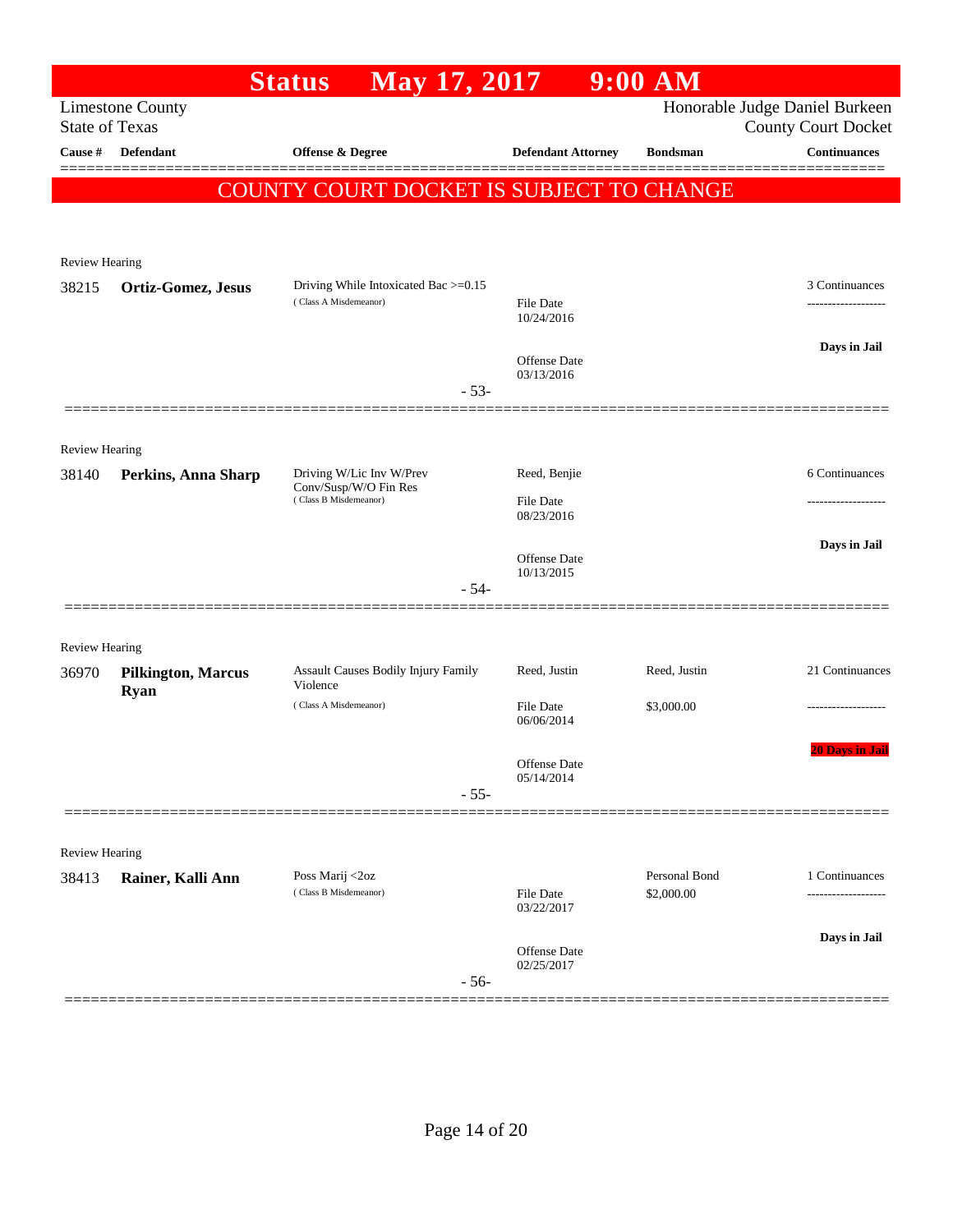|                                  |                              | May 17, 2017<br><b>Status</b>            |        |                                       | $9:00$ AM                   |                                                   |
|----------------------------------|------------------------------|------------------------------------------|--------|---------------------------------------|-----------------------------|---------------------------------------------------|
|                                  | <b>Limestone County</b>      |                                          |        |                                       |                             | Honorable Judge Daniel Burkeen                    |
| <b>State of Texas</b><br>Cause # | Defendant                    | Offense & Degree                         |        | <b>Defendant Attorney</b>             | <b>Bondsman</b>             | <b>County Court Docket</b><br><b>Continuances</b> |
|                                  |                              |                                          |        |                                       |                             |                                                   |
|                                  |                              | COUNTY COURT DOCKET IS SUBJECT TO CHANGE |        |                                       |                             |                                                   |
|                                  |                              |                                          |        |                                       |                             |                                                   |
| <b>Status Hearing</b>            |                              |                                          |        |                                       |                             |                                                   |
| 38385                            | Raue, Michael David,         | Theft Prop <\$100 W/Prev Conv            |        | Latray, Michelle J.                   |                             | 1 Continuances                                    |
|                                  | Jr.                          | (Class B Misdemeanor)                    |        | <b>File Date</b>                      |                             |                                                   |
|                                  |                              |                                          |        | 02/23/2017                            |                             |                                                   |
|                                  |                              |                                          |        | Offense Date                          |                             | <b>131 Days in Jail</b>                           |
|                                  |                              |                                          | $-57-$ | 12/17/2016                            |                             |                                                   |
|                                  |                              |                                          |        |                                       |                             |                                                   |
| <b>Status Hearing</b>            |                              |                                          |        |                                       |                             |                                                   |
| 38120                            | <b>Rickard, Scott Thomas</b> | Poss Marij <2oz                          |        |                                       | Chase Chapman's Bail        | 1 Continuances                                    |
|                                  |                              | (Class B Misdemeanor)                    |        | <b>File Date</b>                      | <b>Bonds</b><br>\$4,000.00  |                                                   |
|                                  |                              |                                          |        | 08/16/2016                            |                             |                                                   |
|                                  |                              |                                          |        | Offense Date                          |                             | Days in Jail                                      |
|                                  |                              |                                          | $-58-$ | 05/11/2016                            |                             |                                                   |
|                                  |                              |                                          |        |                                       |                             |                                                   |
| <b>Status Hearing</b>            |                              |                                          |        |                                       |                             |                                                   |
| 38268                            | <b>Ruiz-Torres, Homero</b>   | Driving While Intoxicated                |        | Reed, Benjie                          | County Bail Bonds           | 4 Continuances                                    |
|                                  |                              | (Class B Misdemeanor)                    |        | \$3,000.00<br>File Date<br>12/02/2016 |                             |                                                   |
|                                  |                              |                                          |        |                                       |                             | Days in Jail                                      |
|                                  |                              |                                          |        | Offense Date<br>07/30/2016            |                             |                                                   |
|                                  |                              |                                          | $-59-$ |                                       |                             |                                                   |
|                                  |                              |                                          |        |                                       |                             |                                                   |
| <b>Status Hearing</b>            |                              |                                          |        |                                       |                             |                                                   |
| 38253                            | <b>Shockley, Toby Wayne</b>  | Poss Marij <2oz<br>(Class B Misdemeanor) |        | Reed, Justin<br><b>File Date</b>      | Personal Bond<br>\$1,500.00 | 4 Continuances<br>.                               |
|                                  |                              |                                          |        | 11/28/2016                            |                             |                                                   |
|                                  |                              |                                          |        | Offense Date                          |                             | Days in Jail                                      |
|                                  |                              |                                          | $-60-$ | 11/04/2016                            |                             |                                                   |
|                                  |                              |                                          |        |                                       |                             |                                                   |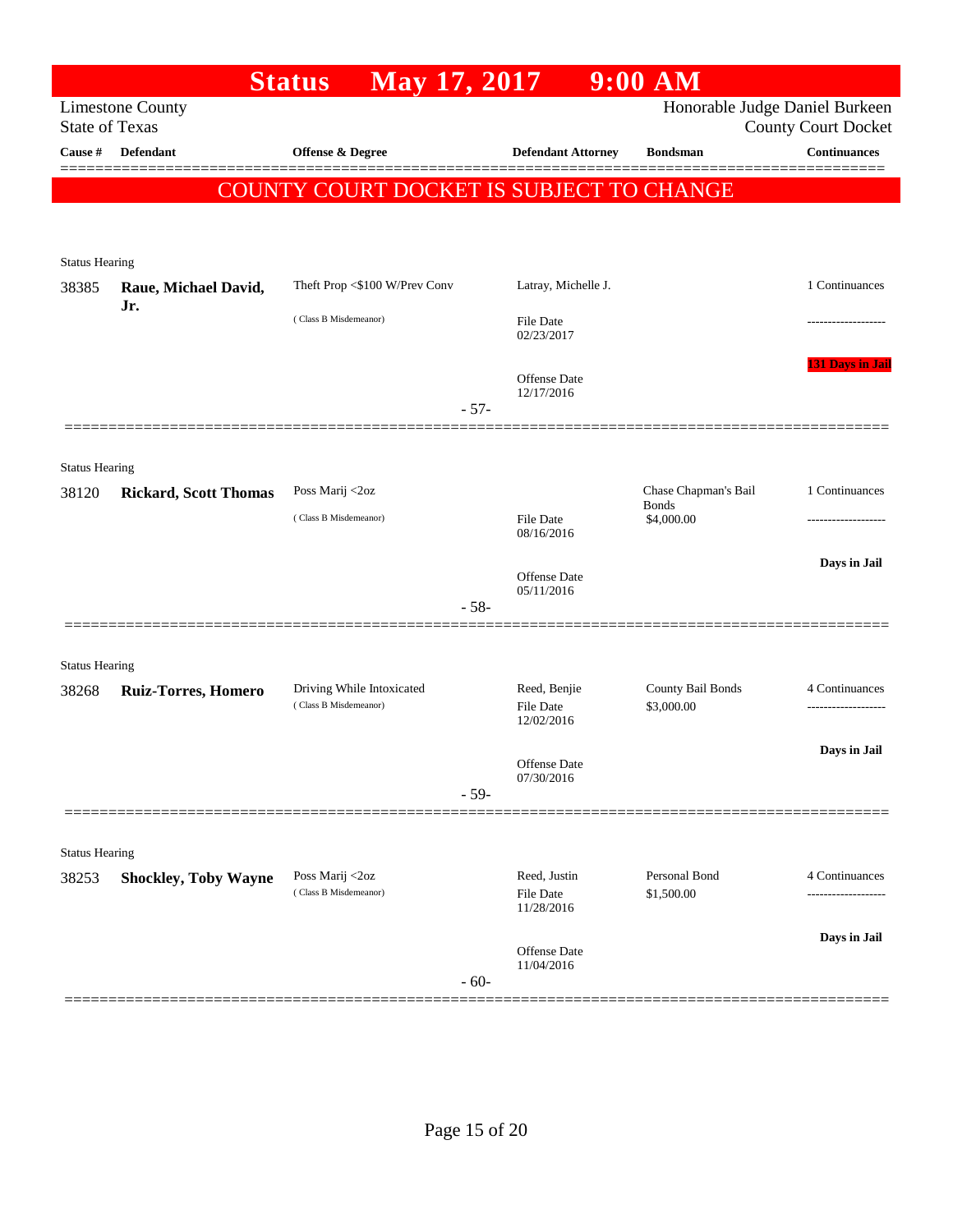|                         |                             | May 17, 2017<br><b>Status</b>                 |        |                                   | $9:00$ AM                       |                                                              |
|-------------------------|-----------------------------|-----------------------------------------------|--------|-----------------------------------|---------------------------------|--------------------------------------------------------------|
| <b>State of Texas</b>   | <b>Limestone County</b>     |                                               |        |                                   |                                 | Honorable Judge Daniel Burkeen<br><b>County Court Docket</b> |
| Cause #                 | <b>Defendant</b>            | Offense & Degree                              |        | <b>Defendant Attorney</b>         | <b>Bondsman</b>                 | <b>Continuances</b>                                          |
|                         |                             | COUNTY COURT DOCKET IS SUBJECT TO CHANGE      |        |                                   |                                 |                                                              |
|                         |                             |                                               |        |                                   |                                 |                                                              |
|                         |                             |                                               |        |                                   |                                 |                                                              |
| <b>Status Hearing</b>   |                             | Poss Marij <2oz                               |        | Reed, Justin                      | Reed, Benjie                    | 3 Continuances                                               |
| 38328                   | <b>Shockley, Toby Wayne</b> | (Class B Misdemeanor)                         |        | <b>File Date</b><br>01/17/2017    | \$1,500.00                      |                                                              |
|                         |                             |                                               |        | <b>Offense Date</b><br>12/26/2016 |                                 | Days in Jail                                                 |
|                         |                             |                                               | $-61-$ |                                   |                                 |                                                              |
|                         |                             |                                               |        |                                   |                                 |                                                              |
| Review Hearing<br>38378 | <b>Smedley</b> , Janell     | Interfer W/Emergency Req For                  |        | Spivey, Shirley                   | County Bail Bonds               | 1 Continuances                                               |
|                         | <b>Valerie</b>              | Assistance<br>(Class A Misdemeanor)           |        | <b>File Date</b>                  | \$3,000.00                      |                                                              |
|                         |                             |                                               |        | 02/17/2017                        |                                 |                                                              |
|                         |                             |                                               |        | <b>Offense Date</b>               |                                 | Days in Jail                                                 |
|                         |                             |                                               | $-62-$ | 10/26/2016                        |                                 |                                                              |
|                         |                             |                                               |        |                                   |                                 |                                                              |
| <b>Review Hearing</b>   |                             |                                               |        |                                   |                                 |                                                              |
| 38005                   | Solano, Sandra<br>Carolina  | Assault Causes Bodily Injury Family<br>Member |        |                                   |                                 | 7 Continuances                                               |
|                         |                             | (Class A Misdemeanor)                         |        | <b>File Date</b><br>05/27/2016    |                                 |                                                              |
|                         |                             |                                               |        |                                   |                                 | Days in Jail                                                 |
|                         |                             |                                               |        | Offense Date<br>04/02/2016        |                                 |                                                              |
|                         |                             |                                               | $-63-$ |                                   |                                 |                                                              |
|                         |                             |                                               |        |                                   |                                 |                                                              |
| <b>Status Hearing</b>   |                             |                                               |        |                                   |                                 |                                                              |
| 38403                   | <b>Speir, Lucas Wayne</b>   | Poss Marij <2oz<br>(Class B Misdemeanor)      |        | <b>File Date</b><br>03/17/2017    | County Bail Bonds<br>\$2,500.00 | 1 Continuances                                               |
|                         |                             |                                               |        |                                   |                                 | Days in Jail                                                 |
|                         |                             |                                               | $-64-$ | Offense Date<br>01/01/2017        |                                 |                                                              |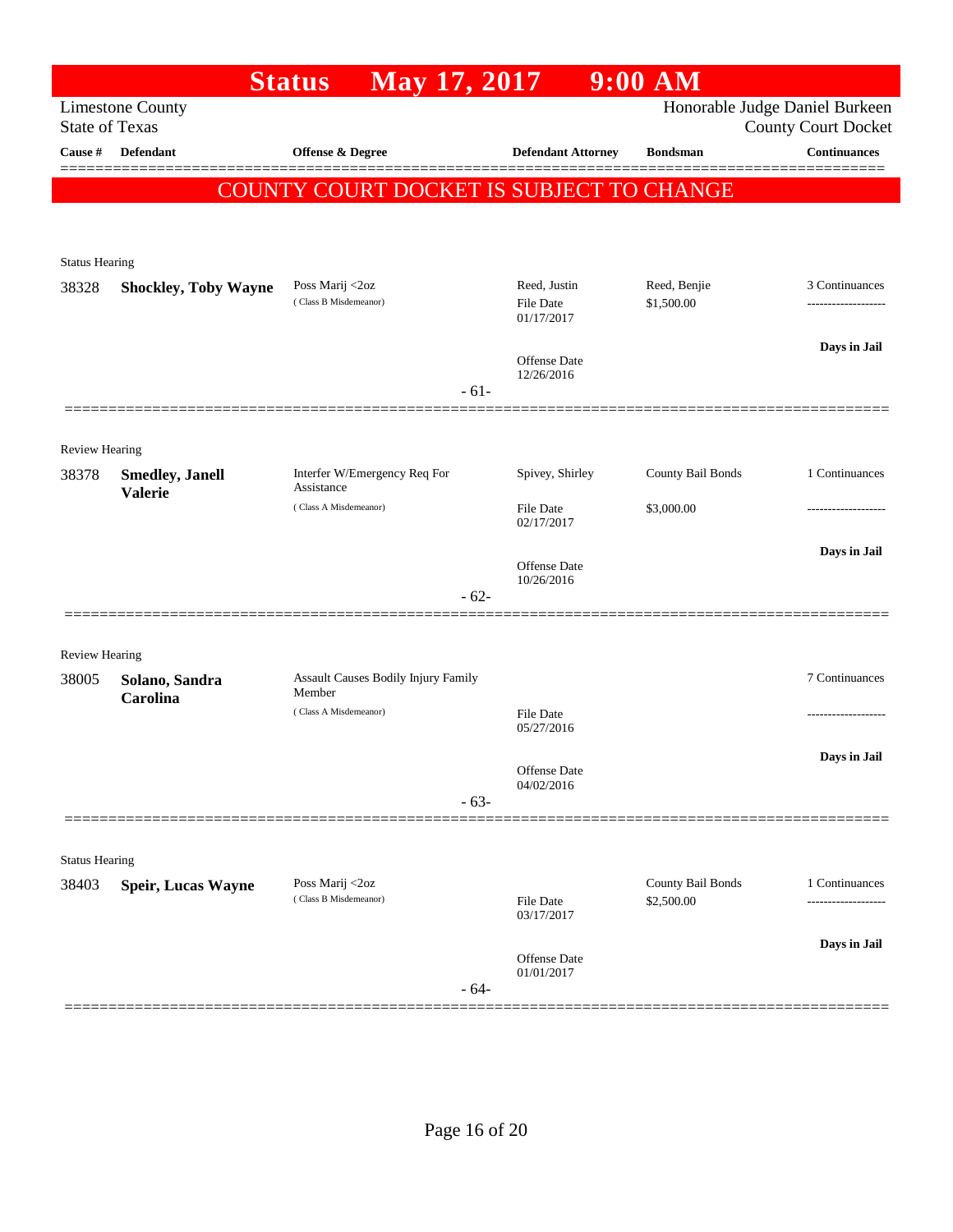|                                |                              | May 17, 2017<br><b>Status</b>                     |                                | $9:00$ AM         |                                                              |
|--------------------------------|------------------------------|---------------------------------------------------|--------------------------------|-------------------|--------------------------------------------------------------|
| <b>State of Texas</b>          | <b>Limestone County</b>      |                                                   |                                |                   | Honorable Judge Daniel Burkeen<br><b>County Court Docket</b> |
| Cause #                        | Defendant                    | Offense & Degree                                  | <b>Defendant Attorney</b>      | <b>Bondsman</b>   | <b>Continuances</b>                                          |
|                                |                              | COUNTY COURT DOCKET IS SUBJECT TO CHANGE          |                                |                   | =======                                                      |
|                                |                              |                                                   |                                |                   |                                                              |
|                                |                              |                                                   |                                |                   |                                                              |
| <b>Status Hearing</b><br>38343 | Thompson, William            | Driving While Intoxicated                         | Green, Neal                    | County Bail Bonds | 2 Continuances                                               |
|                                | Howard                       | (Class B Misdemeanor)                             | File Date                      | \$1,500.00        |                                                              |
|                                |                              |                                                   | 01/26/2017                     |                   |                                                              |
|                                |                              |                                                   | Offense Date                   |                   | Days in Jail                                                 |
|                                |                              | $-65-$                                            | 07/17/2016                     |                   |                                                              |
|                                |                              |                                                   |                                |                   |                                                              |
| Review Hearing                 |                              |                                                   |                                |                   |                                                              |
| 38148                          | Vasquez, Jose Luis           | Driving W/Lic Inv W/Prev<br>Conv/Susp/W/O Fin Res |                                | Personal Bond     | 1 Continuances                                               |
|                                |                              | (Class B Misdemeanor)                             | File Date<br>08/23/2016        | \$1,500.00        |                                                              |
|                                |                              |                                                   |                                |                   | <b>34 Days in Jail</b>                                       |
|                                |                              |                                                   | Offense Date<br>07/26/2016     |                   |                                                              |
|                                |                              | $-66-$                                            |                                |                   |                                                              |
| <b>Status Hearing</b>          |                              |                                                   |                                |                   |                                                              |
| 38380                          | Vasquez, Jose Luis           | Bail Jumping And Fail To Appear                   | Reed, Justin                   | Reed, Justin      | 1 Continuances                                               |
|                                |                              | (Class A Misdemeanor)                             | <b>File Date</b><br>02/21/2017 | \$2,000.00        |                                                              |
|                                |                              |                                                   |                                |                   | <b>34 Days in Jail</b>                                       |
|                                |                              |                                                   | Offense Date<br>02/15/2017     |                   |                                                              |
|                                |                              | $-67-$                                            |                                |                   |                                                              |
|                                |                              |                                                   |                                |                   |                                                              |
| <b>Status Hearing</b><br>38414 | <b>Wagner, Candis Nicole</b> | Poss Marij <2oz                                   | Reed, Justin                   | Reed, Benjie      | 1 Continuances                                               |
|                                |                              | (Class B Misdemeanor)                             | File Date<br>03/22/2017        | \$2,000.00        |                                                              |
|                                |                              |                                                   |                                |                   | Days in Jail                                                 |
|                                |                              |                                                   | Offense Date<br>02/12/2017     |                   |                                                              |
|                                |                              | $-68-$                                            |                                |                   |                                                              |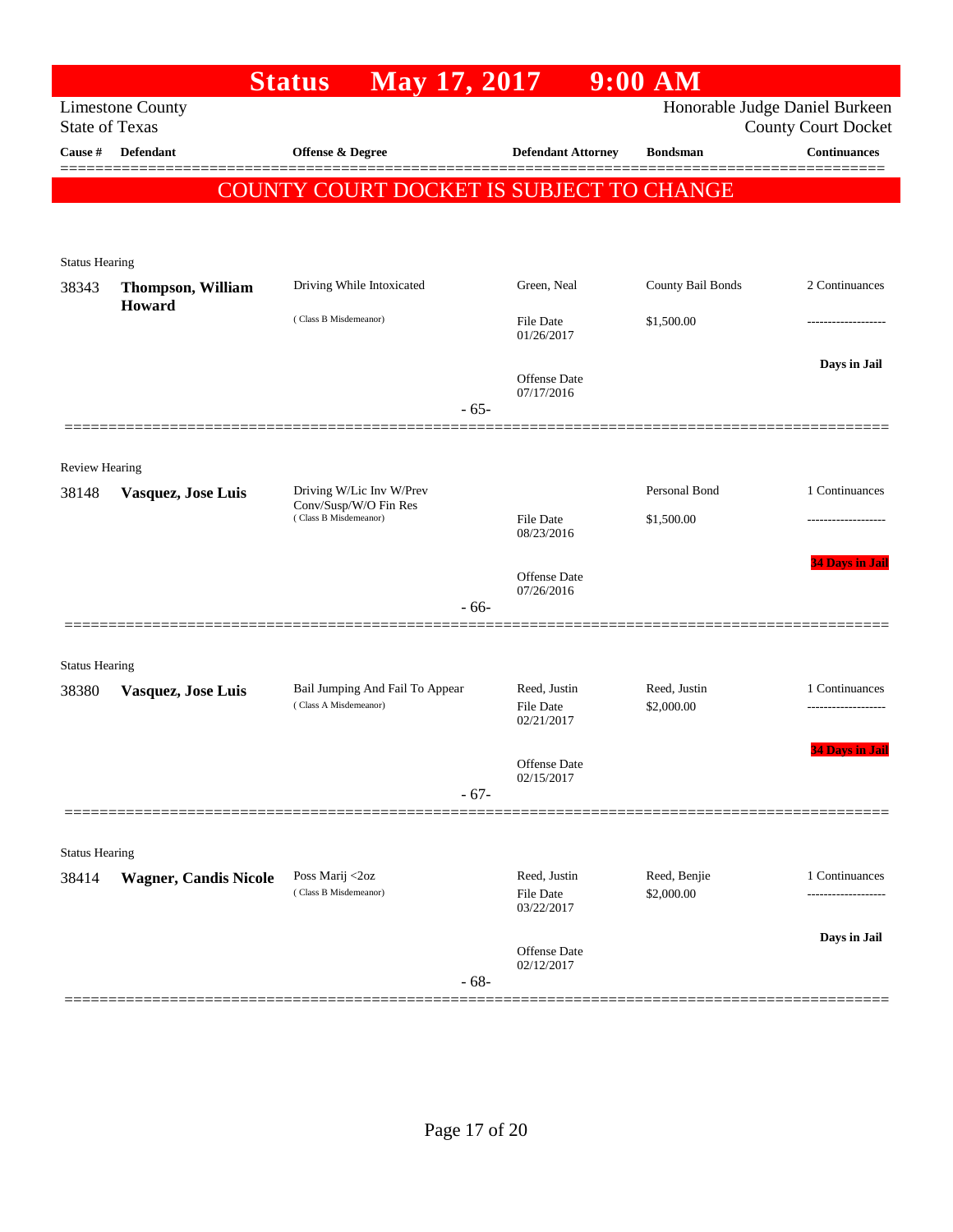|                       |                            | <b>Status</b><br>May 17, 2017                          |        |                                                | $9:00$ AM                         |                                                              |
|-----------------------|----------------------------|--------------------------------------------------------|--------|------------------------------------------------|-----------------------------------|--------------------------------------------------------------|
| <b>State of Texas</b> | <b>Limestone County</b>    |                                                        |        |                                                |                                   | Honorable Judge Daniel Burkeen<br><b>County Court Docket</b> |
| Cause #               | <b>Defendant</b>           | Offense & Degree                                       |        | <b>Defendant Attorney</b>                      | <b>Bondsman</b>                   | <b>Continuances</b>                                          |
|                       |                            | <b>COUNTY COURT DOCKET IS SUBJECT TO CHANGE</b>        |        |                                                |                                   |                                                              |
|                       |                            |                                                        |        |                                                |                                   |                                                              |
| <b>Review Hearing</b> |                            |                                                        |        |                                                |                                   |                                                              |
| 38384                 | <b>Watson, Ronald Vick</b> | Poss Cs Pg $3 < 28g$<br>(Class A Misdemeanor)          |        | Spivey, Shirley<br>File Date<br>02/23/2017     | Freebird Bail Bonds<br>\$1,500.00 | 1 Continuances                                               |
|                       |                            |                                                        |        | Offense Date<br>10/31/2016                     |                                   | <b>24 Days in Jail</b>                                       |
|                       |                            |                                                        | $-69-$ |                                                |                                   |                                                              |
| <b>Status Hearing</b> |                            |                                                        |        |                                                |                                   |                                                              |
| 38379                 | Webb, Jeremy Wayne         | Theft Prop <\$100 W/Prev Conv<br>(Class B Misdemeanor) |        | Reed, Benjie<br><b>File Date</b><br>02/17/2017 | Reed, Benjie<br>\$1,000.00        | 1 Continuances<br>-----------------                          |
|                       |                            |                                                        |        |                                                |                                   | Days in Jail                                                 |
|                       |                            |                                                        | $-70-$ | <b>Offense Date</b><br>01/09/2017              |                                   |                                                              |
| <b>Status Hearing</b> |                            |                                                        |        |                                                |                                   |                                                              |
| 38128                 | <b>West, Chris Demont</b>  | Driving W/Lic Inv W/Prev                               |        |                                                | County Bail Bonds                 | 6 Continuances                                               |
|                       |                            | Conv/Susp/W/O Fin Res<br>(Class B Misdemeanor)         |        | <b>File Date</b><br>08/16/2016                 | \$2,000.00                        |                                                              |
|                       |                            |                                                        | $-71-$ | Offense Date<br>07/03/2016                     |                                   | Days in Jail                                                 |
|                       |                            |                                                        |        |                                                |                                   |                                                              |
| <b>Status Hearing</b> |                            |                                                        |        |                                                |                                   |                                                              |
| 38410                 | <b>West, Chris Demont</b>  | Driving W/Lic Inv W/Prev<br>Conv/Susp/W/O Fin Res      |        |                                                | Freebird Bail Bonds               | 1 Continuances                                               |
|                       |                            | (Class B Misdemeanor)                                  |        | File Date<br>03/22/2017                        | \$1,500.00                        | -----------------                                            |
|                       |                            |                                                        | $-72-$ | Offense Date<br>02/12/2017                     |                                   | Days in Jail                                                 |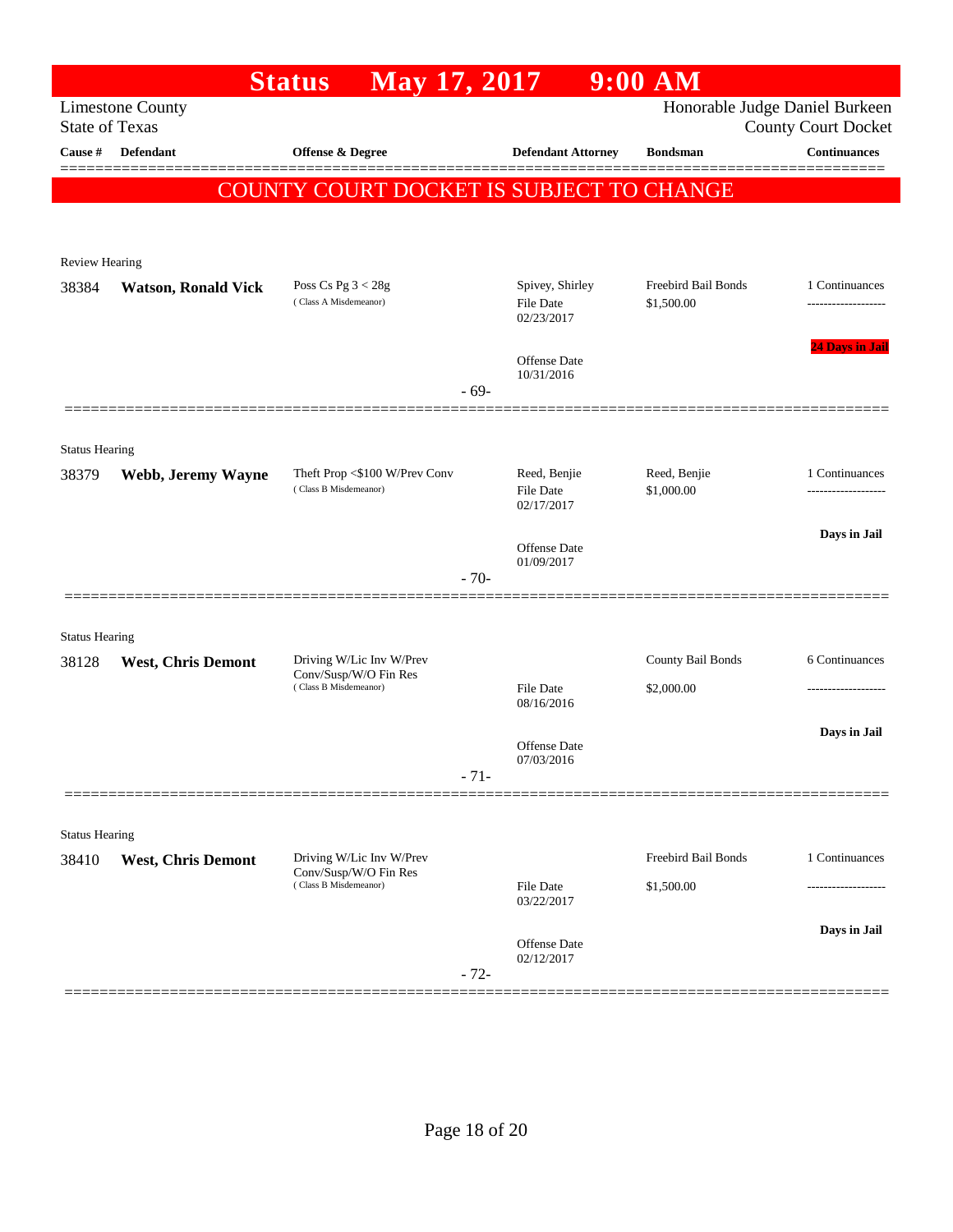|                         |                         | <b>Status</b>                                      | May 17, 2017 |        |                                        | $9:00$ AM                                       |                                                              |
|-------------------------|-------------------------|----------------------------------------------------|--------------|--------|----------------------------------------|-------------------------------------------------|--------------------------------------------------------------|
| <b>State of Texas</b>   | <b>Limestone County</b> |                                                    |              |        |                                        |                                                 | Honorable Judge Daniel Burkeen<br><b>County Court Docket</b> |
| Cause #                 | <b>Defendant</b>        | Offense & Degree                                   |              |        | <b>Defendant Attorney</b>              | <b>Bondsman</b>                                 | <b>Continuances</b>                                          |
|                         |                         |                                                    |              |        |                                        | <b>COUNTY COURT DOCKET IS SUBJECT TO CHANGE</b> |                                                              |
|                         |                         |                                                    |              |        |                                        |                                                 |                                                              |
|                         |                         |                                                    |              |        |                                        |                                                 |                                                              |
| <b>Status Hearing</b>   |                         |                                                    |              |        |                                        |                                                 |                                                              |
| 38404                   | West, Jacob Lee         | Poss Marij <2oz<br>(Class B Misdemeanor)           |              |        | File Date<br>03/17/2017                | County Bail Bonds<br>\$2,000.00                 | 1 Continuances                                               |
|                         |                         |                                                    |              |        | Offense Date<br>01/29/2017             |                                                 | Days in Jail                                                 |
|                         |                         |                                                    |              | $-73-$ |                                        |                                                 |                                                              |
|                         |                         |                                                    |              |        |                                        |                                                 |                                                              |
| Review Hearing<br>38138 | Williams, Jayson        | Poss Marij <= 2 Oz Drug Free Zone                  |              |        | Reed, Benjie                           | Reed, Justin                                    | 7 Continuances                                               |
|                         | <b>Rashad</b>           | (Class A Misdemeanor)                              |              |        | <b>File Date</b>                       | \$3,000.00                                      |                                                              |
|                         |                         |                                                    |              |        | 08/18/2016                             |                                                 |                                                              |
|                         |                         |                                                    |              |        | <b>Offense Date</b><br>07/04/2016      |                                                 | Days in Jail                                                 |
|                         |                         |                                                    |              | $-74-$ |                                        |                                                 |                                                              |
| <b>Status Hearing</b>   |                         |                                                    |              |        |                                        |                                                 |                                                              |
| 38401                   | Williams, Teresa Ann    | Driving W/Lic Inv W/Prev                           |              |        |                                        | County Bail Bonds                               | 1 Continuances                                               |
|                         |                         | Conv/Susp/W/O Fin Res<br>(Class B Misdemeanor)     |              |        | <b>File Date</b><br>03/16/2017         | \$1,000.00                                      | .                                                            |
|                         |                         |                                                    |              |        | Offense Date                           |                                                 | Days in Jail                                                 |
|                         |                         |                                                    |              | $-75-$ | 02/10/2017                             |                                                 |                                                              |
|                         |                         |                                                    |              |        |                                        |                                                 |                                                              |
| <b>Status Hearing</b>   |                         |                                                    |              |        |                                        |                                                 |                                                              |
| 38320                   | Winkler, Amanda Joe     | Driving While Intoxicated<br>(Class B Misdemeanor) |              |        | Reed, Bobby<br>File Date<br>01/17/2017 | Reed, Bobby<br>\$2,000.00                       | 3 Continuances                                               |
|                         |                         |                                                    |              |        |                                        |                                                 | Days in Jail                                                 |
|                         |                         |                                                    |              |        | Offense Date<br>09/21/2016             |                                                 |                                                              |
|                         |                         |                                                    |              | $-76-$ |                                        |                                                 |                                                              |